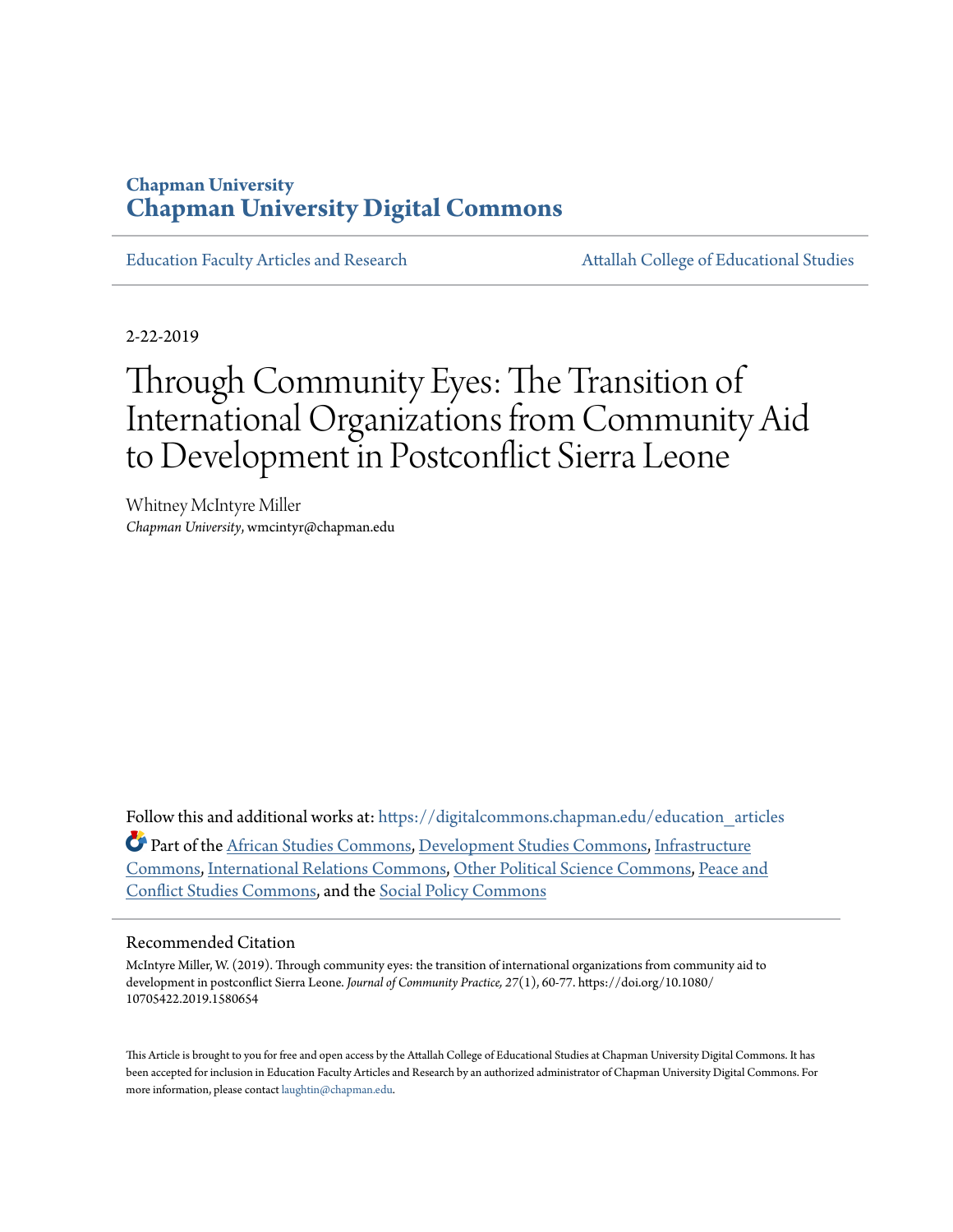## Through Community Eyes: The Transition of International Organizations from Community Aid to Development in Postconflict Sierra Leone

#### **Comments**

This is an Accepted Manuscript of an article published in *Journal of Community Practice*, volume 27, issue 1, in 2019, available online at [DOI: 10.1080/10705422.2019.1580654](https://doi.org/10.1080/10705422.2019.1580654). It may differ slightly from the final version of record.

#### **Copyright** Taylor & Francis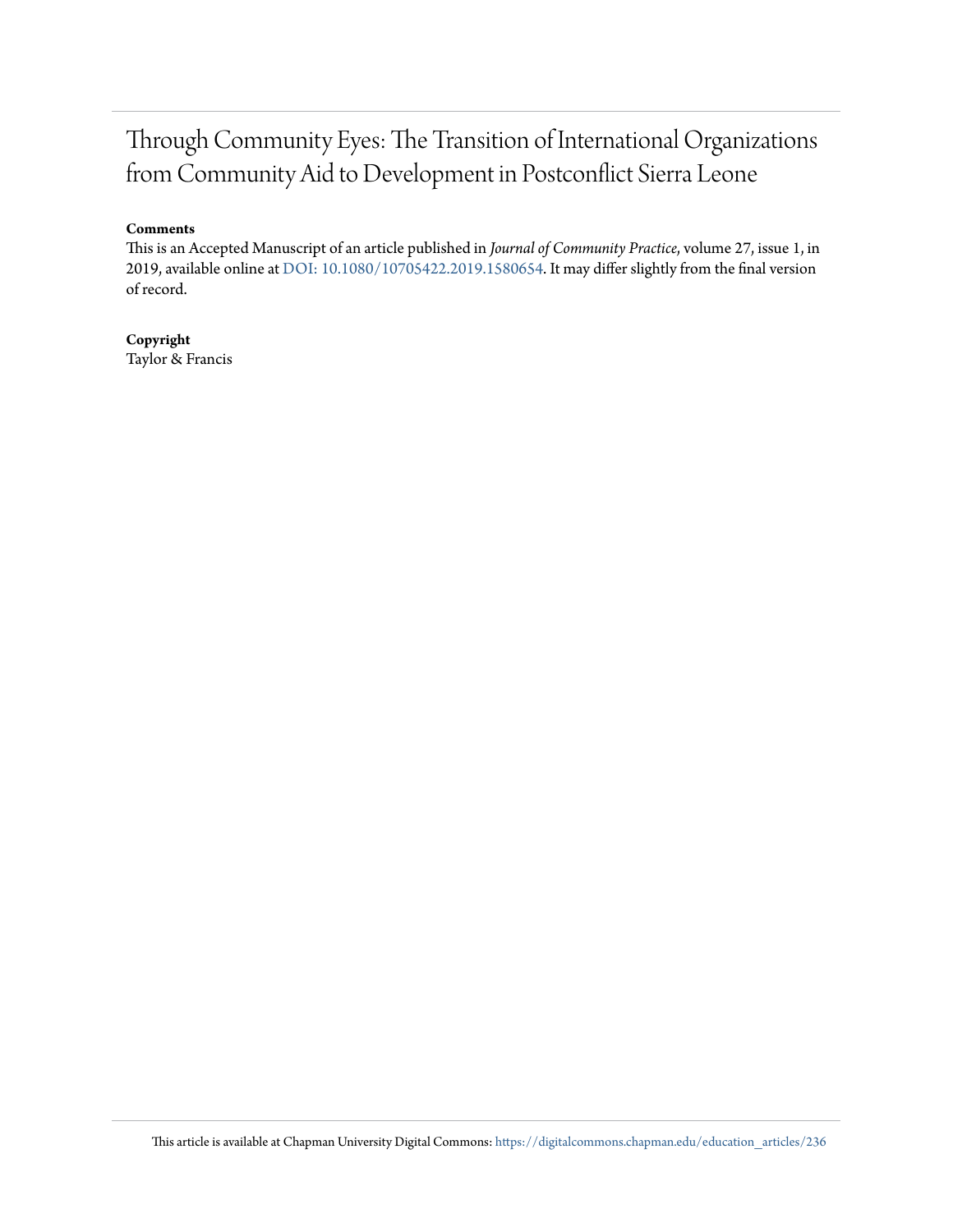#### **Through community eyes: The transition of international organizations from community aid to development in postconflict Sierra Leone**

Sierra Leone experienced an 11-year civil war, brutalizing its people and destroying its communities. With the cessation of violence, international organizations helped to secure peace, deliver aid and supplies, and afterward, assist with development projects. This grounded theory study, which aims to understand the role these organizations played from the viewpoint of community members in two communities, posits that community members' regard of international organizations lessened as their efforts transitioned from securing the peace and relief efforts to aid for development. Highlighted are the successes and challenges of this work and a broad discussion of implications and recommendations.

**Key Words:** Sierra Leone, community, development, international organizations, postconflict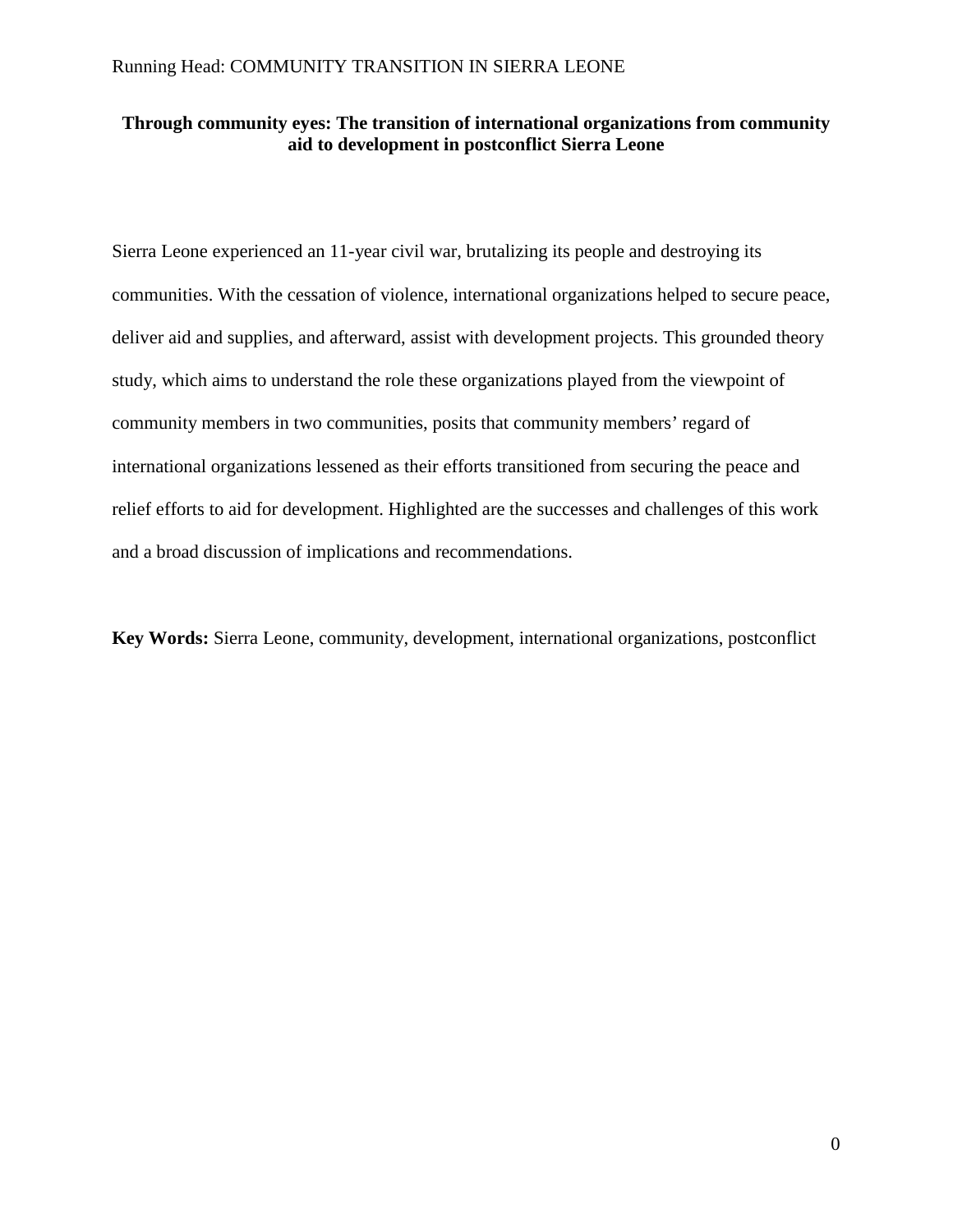#### **Through community eyes: The transition of international organizations from community aid to development in postconflict Sierra Leone**

Sierra Leone experienced a brutal 11-year civil war that destroyed communities and infrastructure. With the cessation of violence in 2002, many international organizations helped to secure peace in the communities, deliver aid and supplies, and assist with national and community-based development projects. With such an extensive in-country presence and postconflict role, this study critically examines the benefits and challenges of international organizations' postconflict community development efforts in Sierra Leone as experienced by two communities in Sierra Leone's Northern provinces. This study posits that community members' regard for international organizations lessens as their efforts transition from securing the peace and relief efforts to aid for development. Discussion herein includes local views of the successes and challenges of the work of these international organizations, offers some implications and recommendations for international organizations and those communities who utilize their assistance, and provides overall lessons for communities in other contexts.

#### **Overview of Sierra Leone conflict**

Sierra Leone is a small country on the western coast of Africa that freed slaves settled in 1787, the British colonized in 1808, and achieved independence on April 27, 1961 after decades of political dissent (Alie, 1990; Keen, 2005; U.S. Department of State, 2008). The years following saw turmoil, corruption, and upheaval, with a series of leaders and military coups creating an environment ripe for unrest (Alie, 1990; Keen, 2005). In 1991, the civil conflict began when the rebel group the Revolutionary United Front (RUF) entered into Sierra Leone and burned villages, amputated limbs, and raped civilians, all under the guise of liberating people from corruption and oppression. In actuality, however, the rebels were fighting for complete economic and political control (Abraham, 2001; Carver, 1997; Keen, 2005; U.S. Department of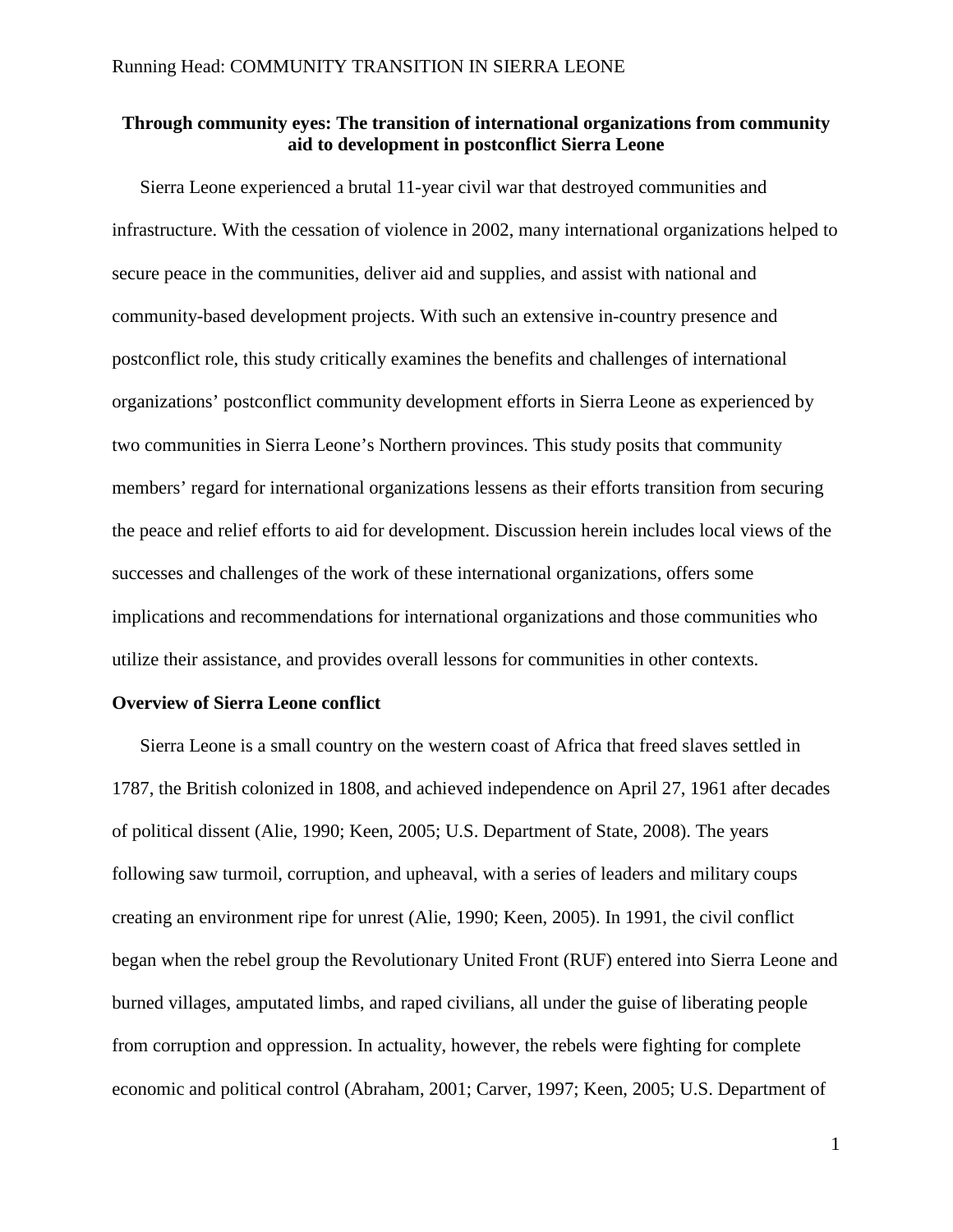State, 2008). Although some joined for the goals and ideals of the RUF, children, sometimes as young as eight years old, were conscripted into the rebel forces and drugged to reduce their fear around executing much of the conflict's violence (Binns & Maconachie, 2005; Carver, 1997).

In addition to the civilian violence, the civil conflict consisted of military coups and failed peace attempts. With peace finally reached in 2002, approximately 50,000 to 70,000 of the 4.7 million citizens had been killed (Masin-Peters, 2003; Pham, 2006). In addition, an estimated 2.6 million people became refugees in neighboring and other countries, and another 1.2 million became internally displaced--leaving behind their family, possessions, and homes (Carver, 1997; King, 2005, Masin-Peters, 2003; Pham, 2006). Of those who stayed, hundreds of thousands had limbs amputated or were in other ways maimed (Pham, 2006).

The period of civil conflict saw the destruction of the country's infrastructure, the disruption of economic activities, an increase in poverty, and many of the young men and women in the country forcefully conscripted or raped (Binns & Maconachie, 2005; Pham, 2006). The status of Sierra Leone at the end of the conflict was grim, solidifying it as one of the least developed countries in the world (U.S. Department of State, 2008). Particularly affected were the local Sierra Leonean communities, which faced major challenges such as resettling internally displaced persons and refugees; creating a space to process the violence experienced and exposure to new ideas; building infrastructure, including roads, water systems, electricity, health care, schools, and other necessities; and creating a stable economy. This context is where the involvement of international organizations became essential to Sierra Leone and set the stage for this research.

#### **Definition of terms**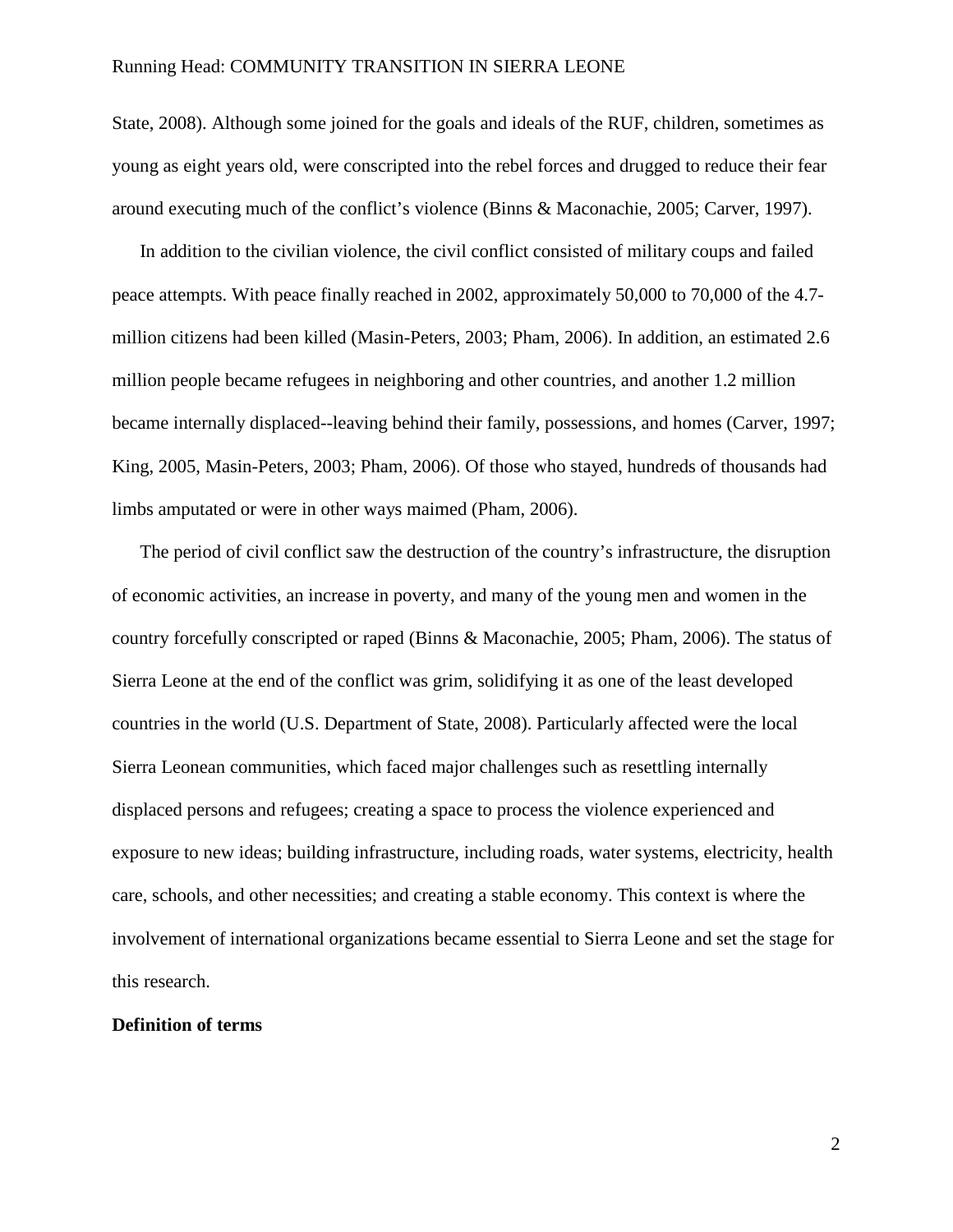For the purposes herein, the definition of international organizations refers to those organizations whose headquarters are located in a country outside of Sierra Leone. These are both bilateral and multilateral organizations; those that receive funding from one country or multiple countries, respectively (Mlambo, Kamara, & Nyende, 2009). International organizations provide aid to Sierra Leone in terms of financing and/or programming to assist in postconflict community development. Inspired by Keen's (2008) removal of re- words, such as redevelopment, to place focus on Sierra Leone moving forward from the conflict not going back, I use the term postconflict, without a hyphen, to define this period of time as its own. This term is also used by multiple authors, including Hutchful (2012), Khadiagala (2012), and Olonisakin (2008) who are cited in this article. Postconflict community development reflects the efforts taken in local, geographically defined communities to move forward toward sustainable peace after the conflict. While there were other efforts to engage in community development in postconflict Sierra Leone, including local and national efforts, the postconflict community development efforts discussed in this paper are those supported in some way by international organizations.

#### **Review of relevant literature**

In postconflict countries, international organizations often provide aid, resources, and policy advice at both local and national levels (Chenge, 2002; Mlambo et. al, 2009, Rogers, 2006; UNDP, 2006 USAID, n.d.). These international organizations, particularly bilateral ones, tend to be the first responders after conflict, as they often already have the resources, expertise, and preparation needed (Mlambo, et. al., 2009). In the case of Sierra Leone, various international organizations played roles in providing assistance, and pledged US\$640 million for postconflict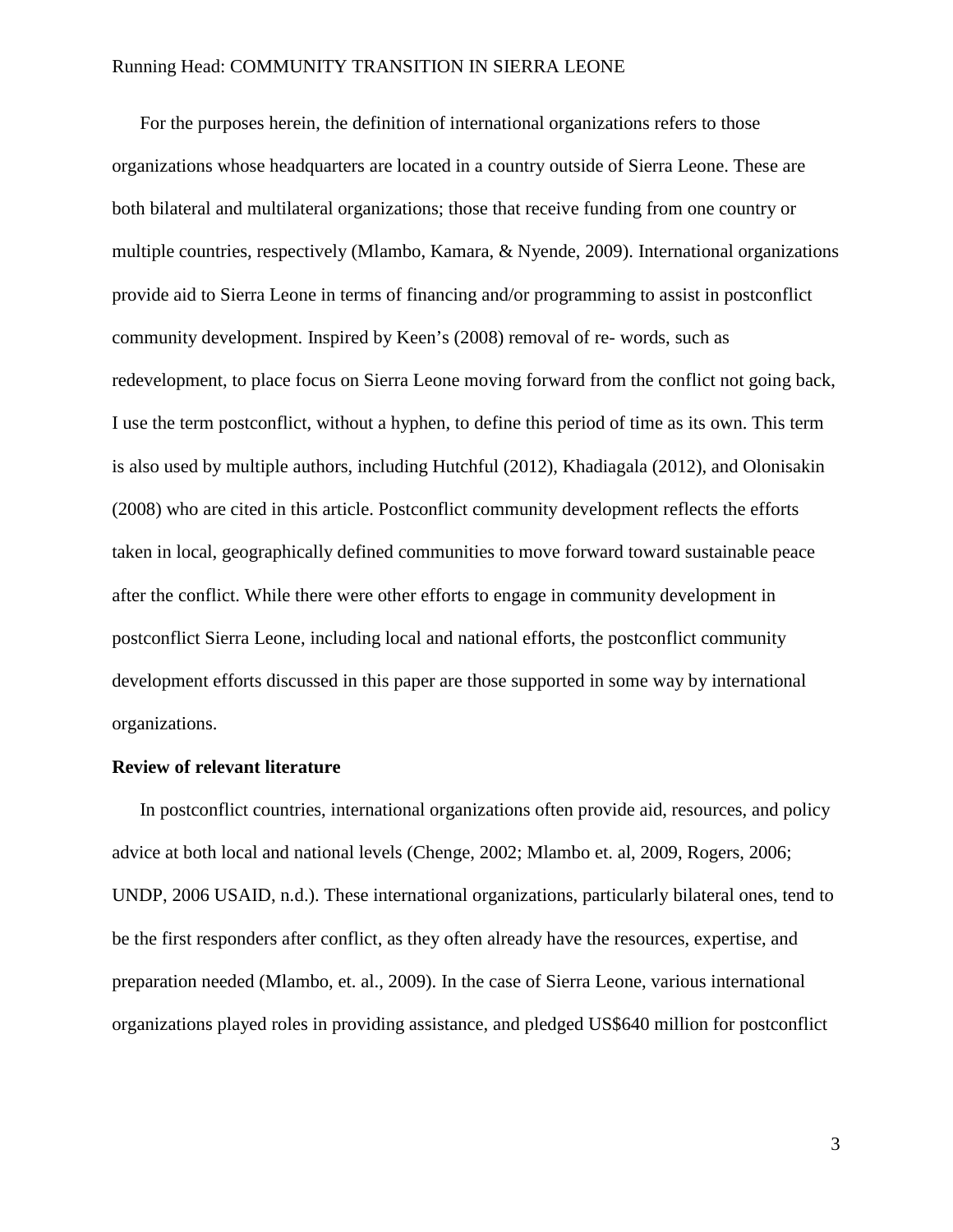development (Fanthorpe, 2003; Rogers, 2006, World Bank, n.d.). The World Bank alone pledged an additional \$190.5 million, and gave post-war debt relief of \$600 million (World Bank, n.d.). Reports of funding in Sierra Leone range from \$2.5 to \$16.4 billion (Freeman, 2008; Hanlon, 2005; M'Cormack-Hale, 2010).

Much of the funds went to securing the peace, an endeavor by the United Kingdom, the Sierra Leonean government, and the United Nations Assistance Mission in Sierra Leone (UNAMSIL) that was considered robust and successful in that it brought security to the people and communities (Curran & Woodhouse, 2007; Kaplan, 2013). These interventions were seen largely as positive associated with high quality troops and collaboration (Jackson, 2005). It is important to note, however, that Kaplan (2013) and Hutchful (2012) both offer criticism of this success, illustrating that international intervention was done with a Western lens and goals and limited national ownership.

After the cessation of violence, the international assistance funds, and even part of the UNAMSIL mission, switched to development. This switch occurred in hopes of restarting the economy and mending social infrastructure, including developing agriculture, building health care and education systems, creating youth employment, facilitating reconciliation, reconstruction of the rule of law and judicial system, and developing community structures (Bah, 2013; Chenge, 2002; Curran & Woodhouse, 2007; Jackson, 2005; Mlambo et. al., 2009; Rogers, 2006; Sriram, 2011; UNDP, 2006 USAID, n.d.). A switch, which required a focus on women (Curran &Woodhouse, 2007), took too long (Bah, 2013) and was furthered challenged, particularly economically, by the 2013-2016 Ebola epidemic (Karns, Mingst, & Stiles, 2015). As recently as 2015, approximately half of the government budget was still coming from foreign assistance, with international organizations assuming a central role, although government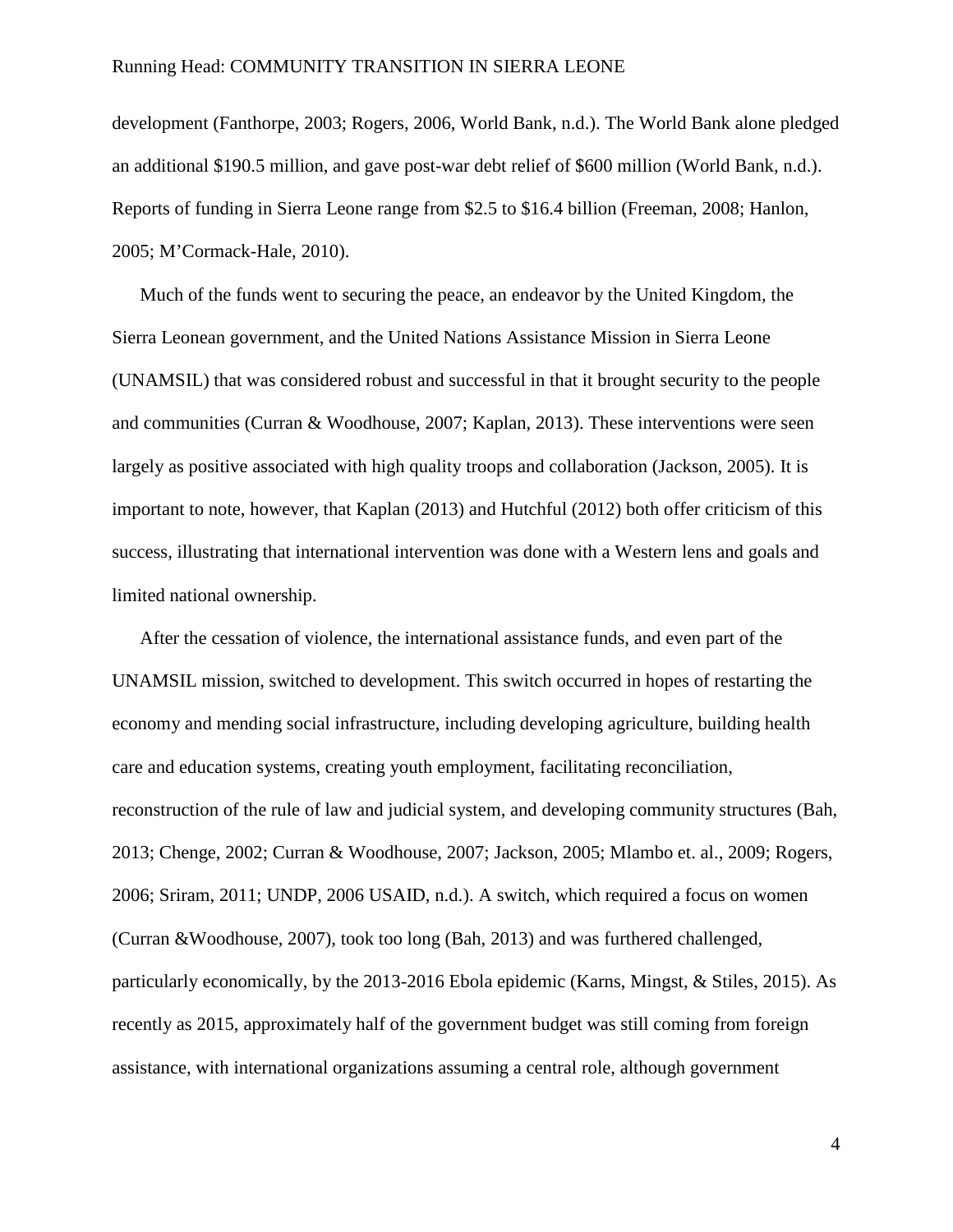committees were now involved in monitoring and regulating these funds (Baker & May, 2006; Fanthorpe, 2003; Freeman, 2008; Olaleye & Becker, 2005; United Nations Development Program, 2018).

Additional challenges to the assistance of international organizations include those that follow. Aid from international organizations is often unsustainable, as it tends to come at the end of a conflict and then wane after a time, and can often lead to contradictory efforts (Khadiagala, 2012; Mlambo, et. al., 2009; USAID, n.d.). This aid can also undermine and marginalize the development efforts of the state, as international organizations can provide more than the national governments (M'Cormack-Hale, 2013). International organizations tend to have a onesize fits all approach, which may not be culturally relevant, take into consideration community needs, or trust local affiliates (Fanthorpe, 2003; Sriram, 2011; USAID & UNDP, 2000) and may bring a Western understanding of wages to a social fabric that focuses on community rather than individual wealth (Bolten, 2014). International organizations can lack democratic frameworks and transparency, not focus enough of the social and environmental impact of their work (Callaway, 2005), and can, in some cases, even be fraudulent, leaving communities with issues of mistrust and disillusionment (Manning, 2009) or abusive (Karns, Mingst, & Stiles, 2015). Efforts by these organizations may focus only on one part of the population rather than all community members, particularly ignoring women (Hutchful, 2012). Such was the case with the UN and USAID's Disarmament, Demobilization, and Reintegration (DDR) program (Kaplan, 2013; USAID, n.d,), which focused solely on ex-combatants and had trouble truly reintegrating them (Bah, 2012; Olonisakin, 2008); in some cases, training ex-combatants for jobs that were not those needed most in the community (Freeman, 2008).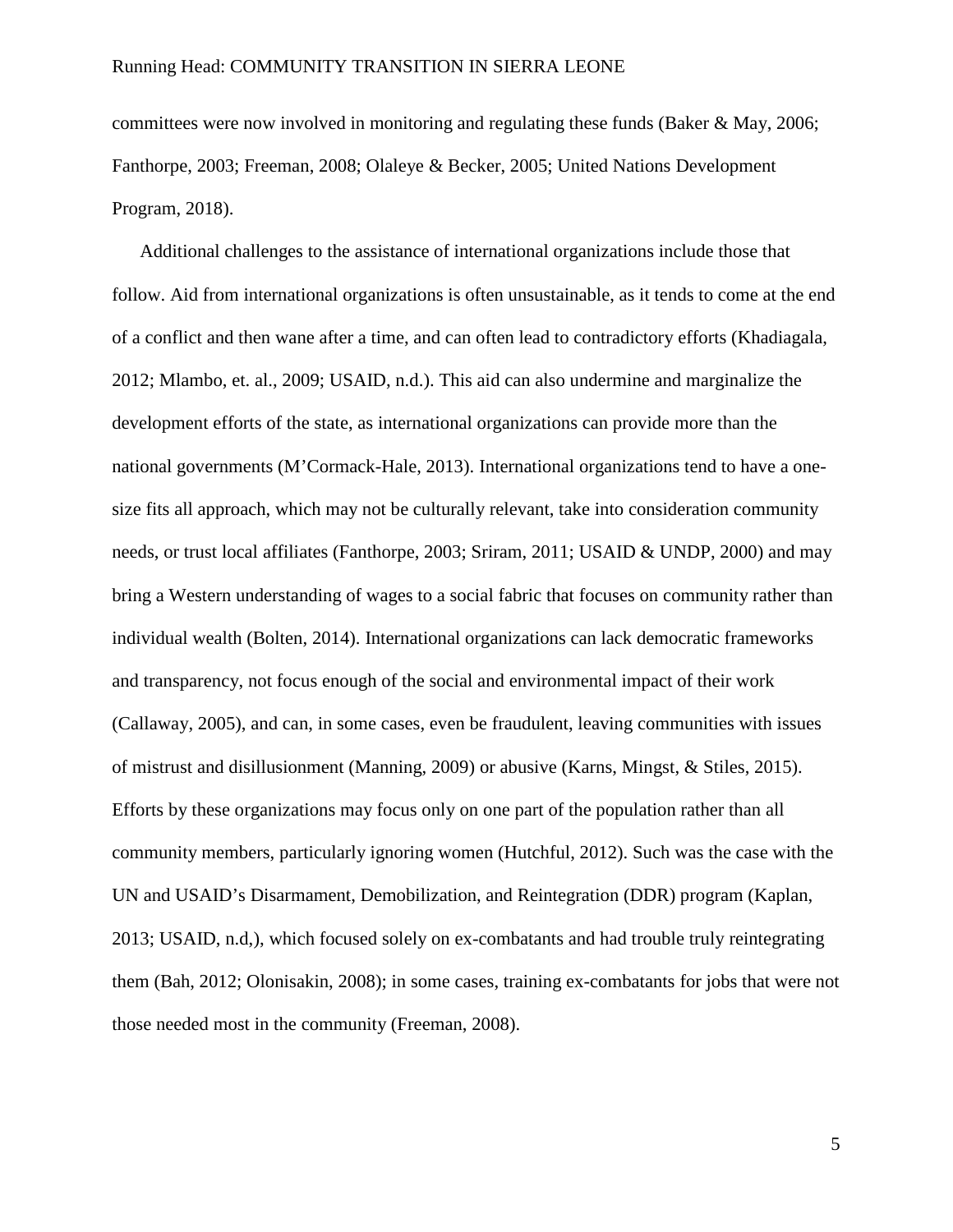These challenges are particularly important as postconflict countries often lack selfconfidence, and therefore rely heavily on these international organizations for support (Burde, 2004; Glentworth, 2002). Therefore, international organizations' programs must place a greater focus on building trust, connecting to local needs, and going beyond rhetoric about local ownership in order to tap into local traditions and share control with the local community to build sustainable peace and local capacity (AFREX, 2007; Bah, 2013; Bolten, 2014; Chenge, 2002; Cubitt, 2012; Fanthorpe, 2003; Leff, 2008; M'Cormack-Hale, 2010; 2013; UNDP, 2006, a relationship that did develop somewhat overtime (Hutchful, 2012). When programs move slowly and ensure needs are met, relationships and commitment are built, as was the case with the World Bank's (n.d.) Community Driven Development program. The relationship between international organizations and communities is still an important and relevant conversation, as individuals who are more connected to, and participating in, international organizational projects are more politically and civically engaged (M'Cormack-Hale, 2010), which can increase capacity for development.

Despite over fifteen years of international development aid coming into Sierra Leone, the literature is still limited in exploring the relationship between international organizations and postconflict development in Sierra Leone, particularly from the community perspective. Rather, studies often focus on the perspective of international organizations and staffers. To that end, the purpose of the research was to understand the local, community perspective of the role of international organizations in postconflict community development.

#### **Study methods**

This study builds on Fanthorpe's (2003; 2004; 2005) and M'Cormack-Hale's (2010; 2013) fieldwork, but explains the efforts of international organizations by exploring community-based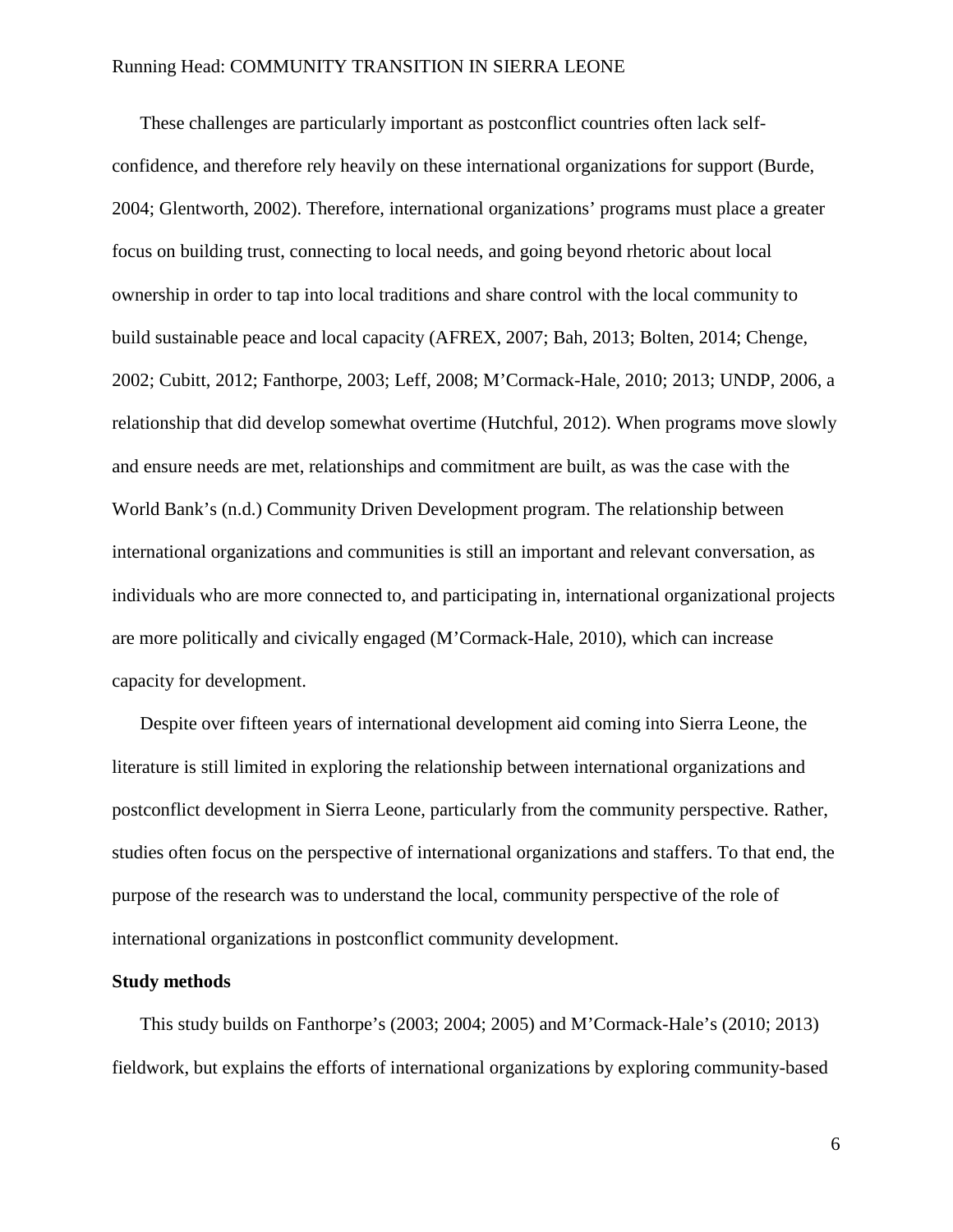perspectives exclusively, and is part of a larger study on the multidimensional aspects of postconflict community development in Sierra Leone (McIntyre Miller, 2010; 2012). With limited scholarship on the Sierra Leone postconflict community development experience, particularly from a community perspective, this study utilized a constructivist grounded theory approach (Charmaz, 2005). Constructivist grounded theory allows the views and experiences of the local community members to emerge, elucidating the role of international organizations in postconflict community development (Birks & Mills, 2012; Charmaz, 2005).

This study analyzed two communities located in the Northern Provinces of the country, which were the last rebel stronghold, experienced the greatest effects of the conflict, and were the most recent to receive aid. Each community had active chapters of a local community education group, which helped to coordinate research efforts. This community-based group provided a local host who served as a co-researcher (Glesne, 2006), and helped translate, assist in data collection, and in purposive and snowball sampling (Birks & Mills, 2012; Patton, 2002).

Purposive sampling is important in grounded theory methods, as it serves to help identify sources that are relevant to the area of study (Birks & Mills, 2012). In this study, purposive sampling was used in each of the communities to create an initial pool of participants with varying demographics and experiences of postconflict community development. With limited scholarly knowledge in the area, considering community demographics allowed for a variety of perspectives. This, however, did not hinder the iterative nature of exploring emerging theories and themes through snowball sampling (Bryant & Charmaz, 2007; Patton, 2002) as the process of interviewing, transcribing, and coding progressed. Overall, the 28 participants (all names herein are pseudonyms) included more women and youth (considered those under 35 in Sierra Leone), due to the disproportionate death toll of men during the war, and those with various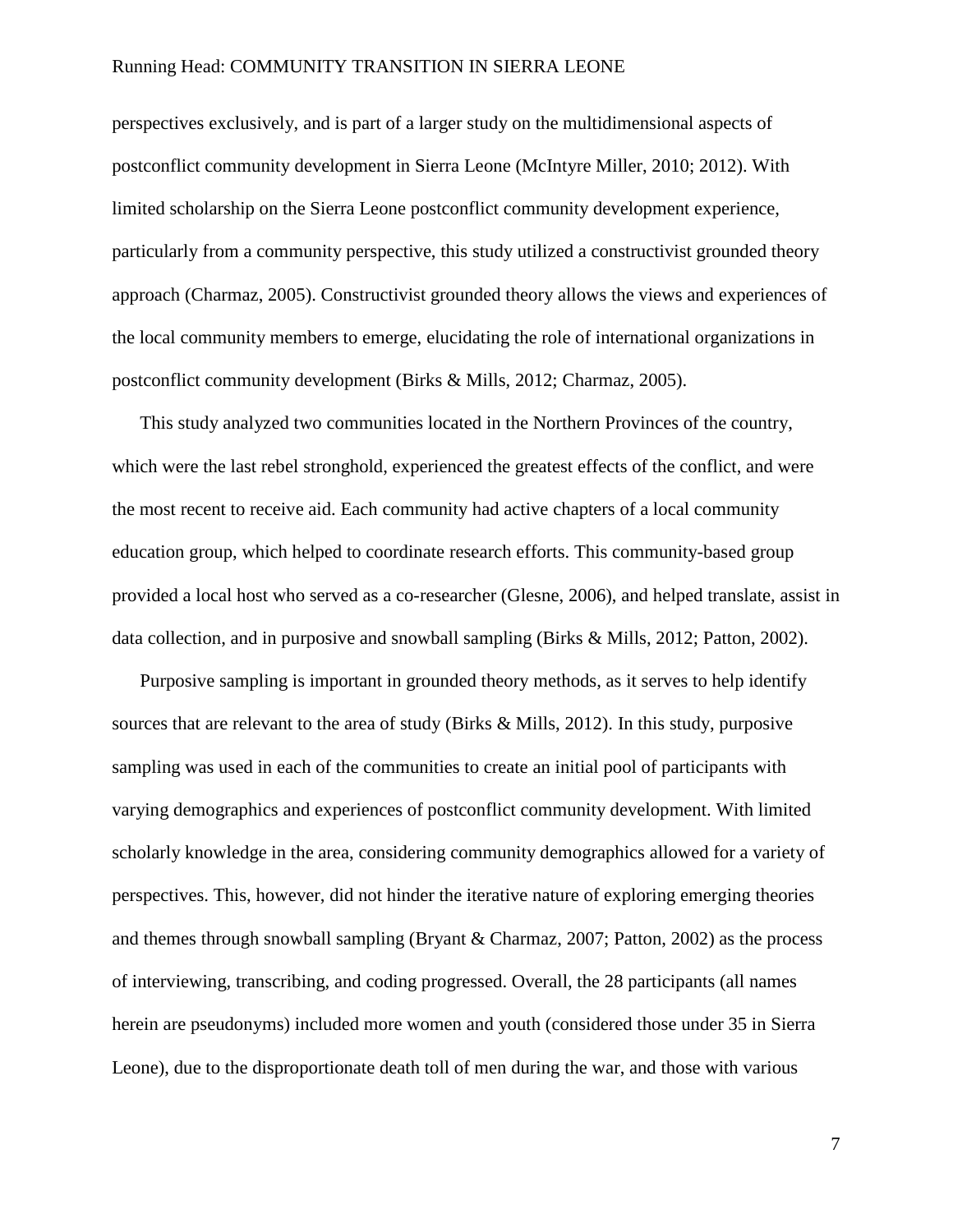degrees of education and formal power within the communities. Included were four community chiefs and elders, four skill-based tradespeople, one school principal, two political officials, one religious leader, two individuals working in community development, seven farmers or microbusiness people, and seven individuals who were currently in school, skills training programs, or were not working. Participant ages ranged from early 20s to above 60 years old.

Interviews were digitally recorded and all were transcribed verbatim, with transcription checking and clarification from the local co-researchers. Real time transcription enabled the interviews of the next participants to be reflective of emerging ideas and data; the iterative process of theoretical sampling being a key element to grounded theory research methods (Birks & Mills, 2012). Transcripts were analyzed using focused coding and inputted into a digital platform. Codes were then built into categories and emergent themes, discussed in detail below. The analysis of the relationship of these themes contributed to the theory development. Therefore, due to the both the structure and flexibility of grounded theory, and the emergent nature of data collection and analysis, this central theoretical argument was revealed (Charmaz, 2005): Community members' regard of the work of international organizations lessens as these efforts transition from relief efforts and securing the peace to aid for development.

It is important to note that the community members who were best versed in the work of international organizations were those with more power in the community, such as political leaders, leaders of community groups, and educators, and had a better command of English. Overall, 25 of the 28 (89%) participants spoke about international organizations, and 15 out of these 25 (60%) discussed the contributions of these organizations at length. This indicates that there was a range in the capacities of participants to analyze the work of the international organizations based on level of education, political, or career achievement and that those with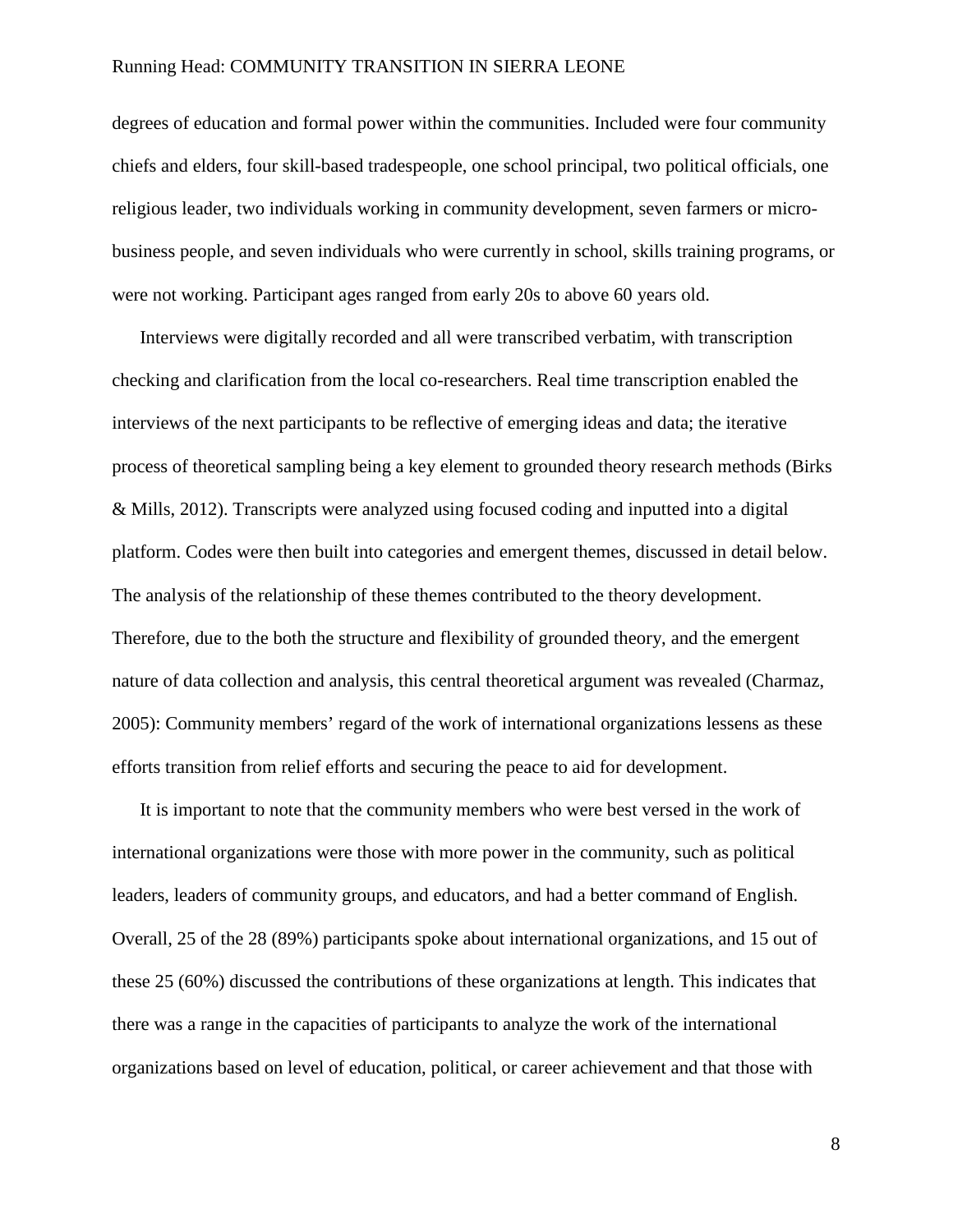power and education drive the study data. Those with limited access to power and education may have had lesser access to, support from, or information about the efforts of international organizations indicating a potential lack of inclusivity in the communities. A complimentary study by M'Cormack-Hale (2013) also found those with exposure to international organizations tended to have higher levels of political awareness. This participant power and educational dynamic should be considered in reviewing the findings of the study.

#### **Findings**

International organizations provided postconflict assistance in Sierra Leone by supplying services, goods, and relief efforts at the end of the civil conflict and then shifting efforts to development activities. The findings discussed below shed light on community experiences during both of these periods by discussing the role of international organizations in securing the peace and relief efforts, and then assistance with development projects, in terms of building of infrastructure and other community-specific development projects. In each area, the perceived benefits will be discussed first, followed by perceived challenges. Despite data collection in 2009, the findings are currently relevant as over half of the government budget still comes from bilateral and multilateral investors (UNDP, 2018) and several years of community development efforts were challenged by the immediate need of the Ebola crisis.

**Securing the peace.** Toward the end of the war, The Economic Community of West African States Monitoring Group (ECOMOG) and The United Nations Mission in Sierra Leone sent peacekeeping troops to assist Sierra Leone in securing the peace. Community members credited these groups for their work in ending the war, and for "…preaching peace [so that] people had confidence, would not be afraid, [and] return [back to the communities]" (Sinead, personal communication, June 4, 2009). The UN and other international organizations did this by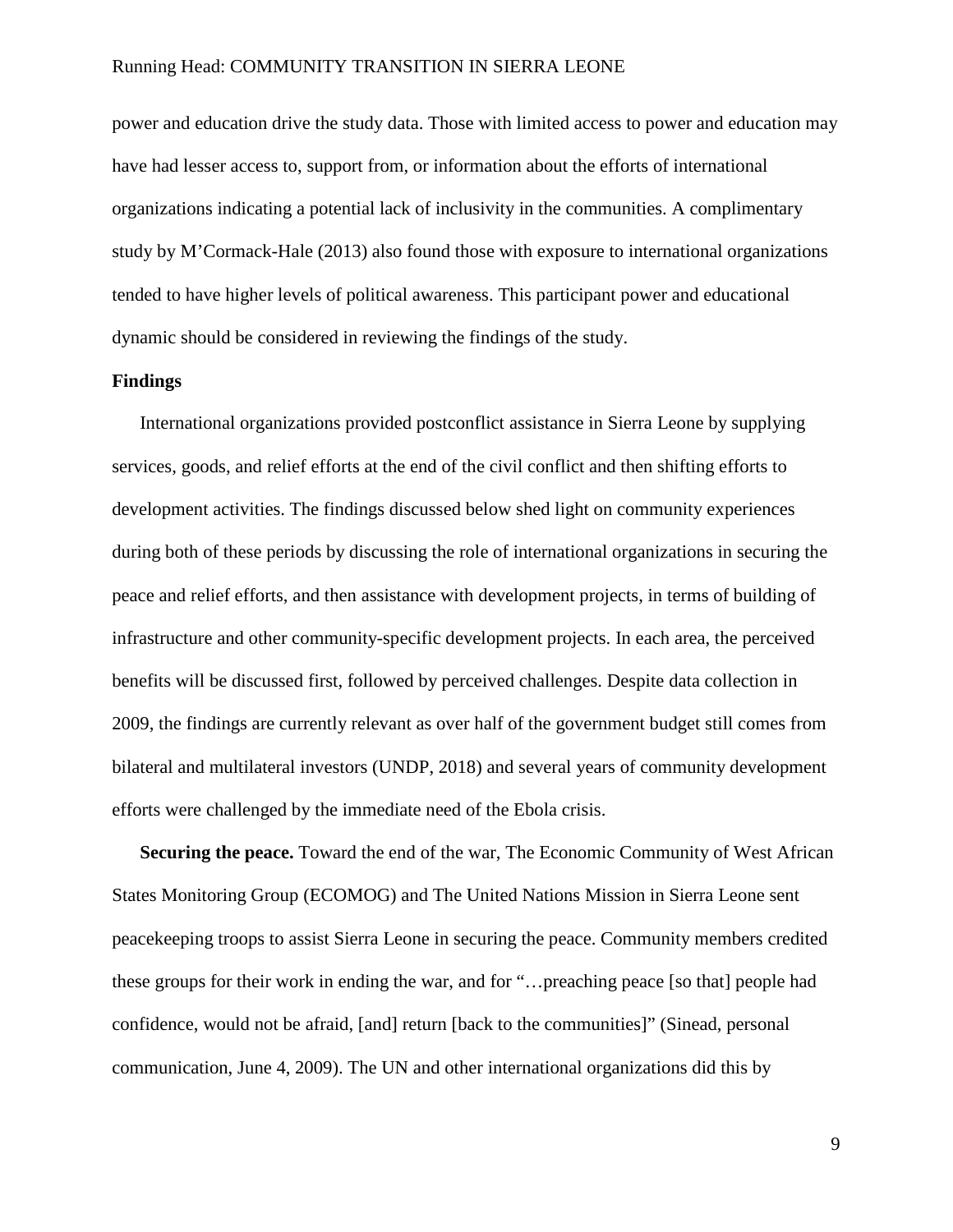"…call[ing] meetings for peace…and help[ing] to maintain the peace… There were lots of meetings to help maintain the peace by [international organizations] and the local [chiefs] to talk to the rebels and the community" (Florence, personal communication, 2009). These meetings "…[brought] the community and the rebels together… [they] worked hand in hand; the people came back because they were confident" (Sinead, personal communication, June 4, 2009).

Uniting community groups was one of the most helpful ways the UN assisted in securing the peace, particularly with DDR. These programs "…took the weapons away from the rebels" (Sinead, personal communication, June 4, 2009) and "…gave them money for the guns, and resettlement packages" (Florence, personal communication, June 9, 2009). "The UN opened vocational institutions for ex-combatants to teach [them] skills, like carpentry and driving" (Sinead, personal communication, June 4, 2009), as well as "…local skills… and masonry" (Florence, personal communication, June 9, 2009). These programs were important so that the rebels "…[would] not harm civilians anymore. This [was] helpful because once they [had] jobs it [was] easier for [everyone] to all live together" (Sinead, personal communication, June 4, 2009).

In addition to DDR, "The rebels and the UN, together with the community, organized dancing and football matches, [which] brings peace and unity so people can live together well" (Sinead, personal communication, June 4, 2009). Other organizations "…organized activities like peace festivals, healing meetings, and field trips. They even undertook, to some extent, youth projects because the youth factor was a problem with this country--and still is a problem because most combatants are in this category" (Banura, personal communication, June 8, 2009).

Therefore, the community members often praised the international organizations for bringing peace to the communities and sustaining the peace through activities that connected divided peoples and provided training programs for ex-combatants. Not everyone saw these efforts as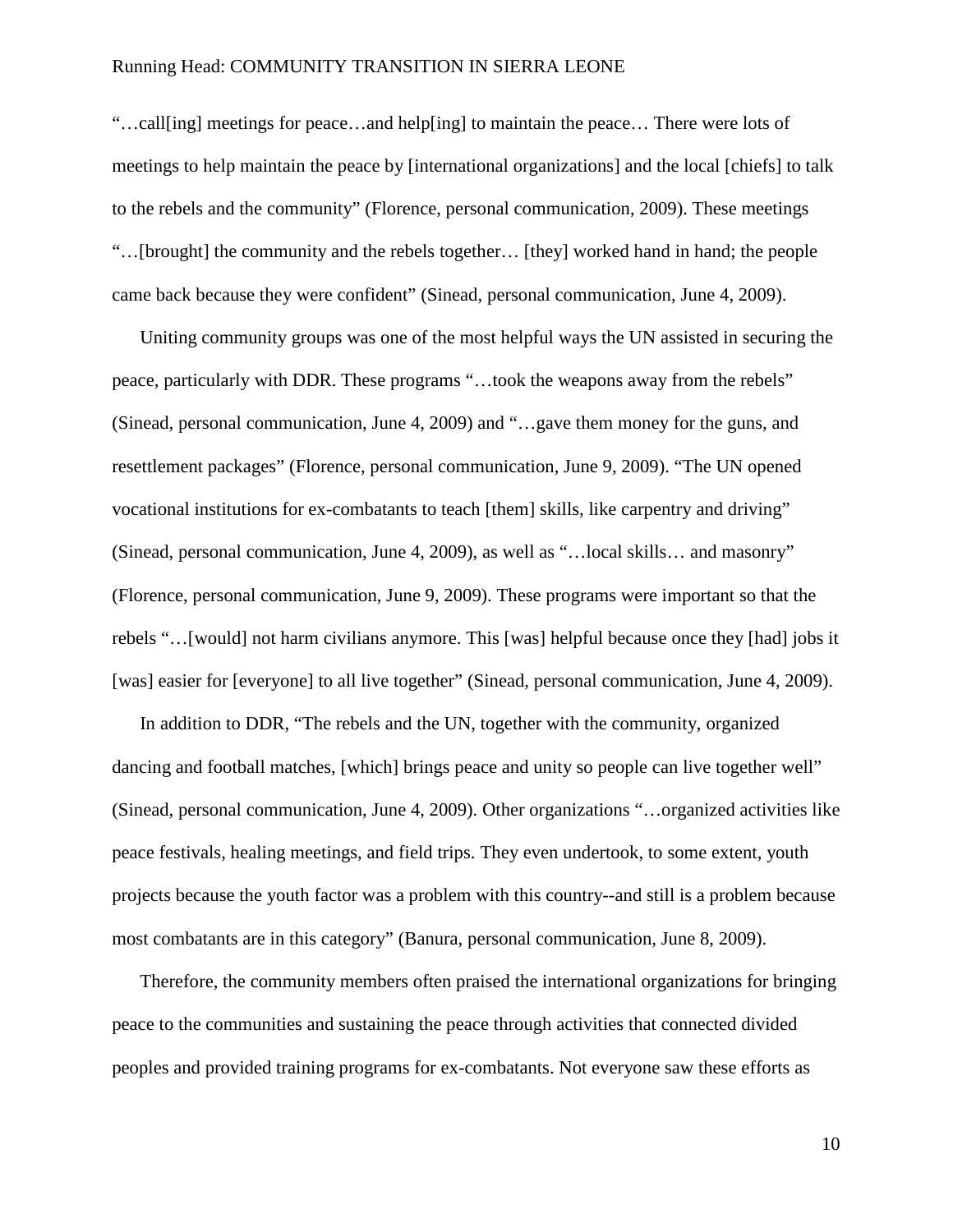beneficial, however. As one participant stated, "People talked about a lot of things like DDR programs after the war, but these programs only cared about those that are rebels, not the local people" (Karamoh, personal communication, May 30, 2009). There was a sense that the rebels received more assistance than the civilians, who had not been perpetrators during the war.

**Relief efforts**. Local participants also praised the relief efforts of international organizations. These organizations provided food products, mainly rice, at the end of the conflict, which was important, as during the war, "There was no food, no markets, no farming to be done because [there were] no seed[s]" (Sahr, personal communication, May 28, 2009). The majority of participants stated that they received some assistance in terms of food and resources, which were necessary, because, "The perfect thing would be food for everyone to eat" (Sahr, personal communication, May 28, 2009), because during the war "In all the villages there [was] no food for those that were left" (Arif, personal communication, June 7, 2009). Little criticism was offered in terms of receiving necessary relief from the international organizations, as having basic needs met allowed for a focus on secondary needs, such as community development.

**Aid for development.** After the initial work of securing the peace and providing relief, international organizations' efforts transitioned to aid for development activities. These activities focused largely on the destroyed infrastructure and the need for community development projects. Participants discussed, at length, the benefits and challenges these efforts.

*Infrastructure development.* In addition to necessities such as food, international organizations also provided resources to build houses and community buildings, largely destroyed during the conflict. According to Rosaline (personal communication, June 2, 2009), a community leader, "[International organizations] built a lot of houses for the amputees; those who were affected during the war." Other community members stated that these groups also built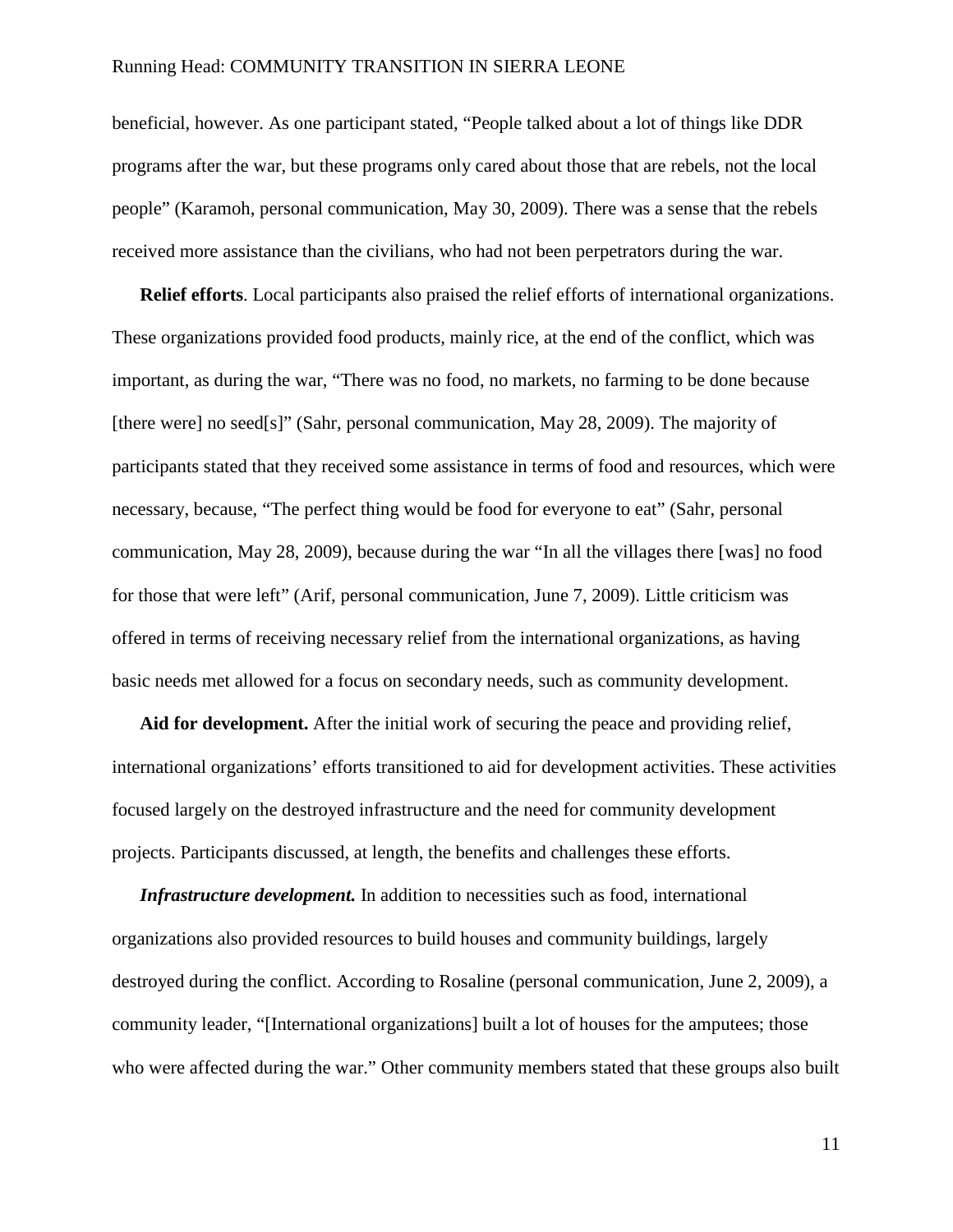housing for the blind and constructed schools, health centers, and clinics. Further, international organizations provided resources for the construction of wells for safe drinking water. Each of these were important for communities "… to come together again" (Florence, personal communication, June 9, 2009).

In addition to building schools and health centers, international organizations also provided supplies and services for both. For schools, these organizations "…paid for fees for children and supplied almost everything" (Tenneh, personal communication, June 4, 2009), including "…constructing… benches and desks" (Florence, personal communication, June 9, 2009). The international organizations provided "…a lot of scholarships to people for schoolchildren" (Rosaline, personal communication, June 2, 2009). This assistance was particularly important "…because the schools were shut down during the war" (Florence, personal communication, June 9, 2009).

Plan International had a Children's Rapid Education Project that served

…the children who [were] over-aged [for traditional school]. This group encourage[d] children to go to school, [and] instead of six years [of] primary [school], they do it in three years so that they can educate more children through the school system. Children in school have a common interest and it teaches them to do it as a community, and these things make them come together. It helps them get back and learn to do things as a group. (Suzan, personal communication, June 4, 2009)

There were also vocational institutions set up by international organizations that assisted in adult education where "…[people] could learn to use their hands… [because] the war took such a long time that some of the children could not go to school or were over age to go to school" (Suzan, personal communication, June 4, 2009). Schooling was important in the communities,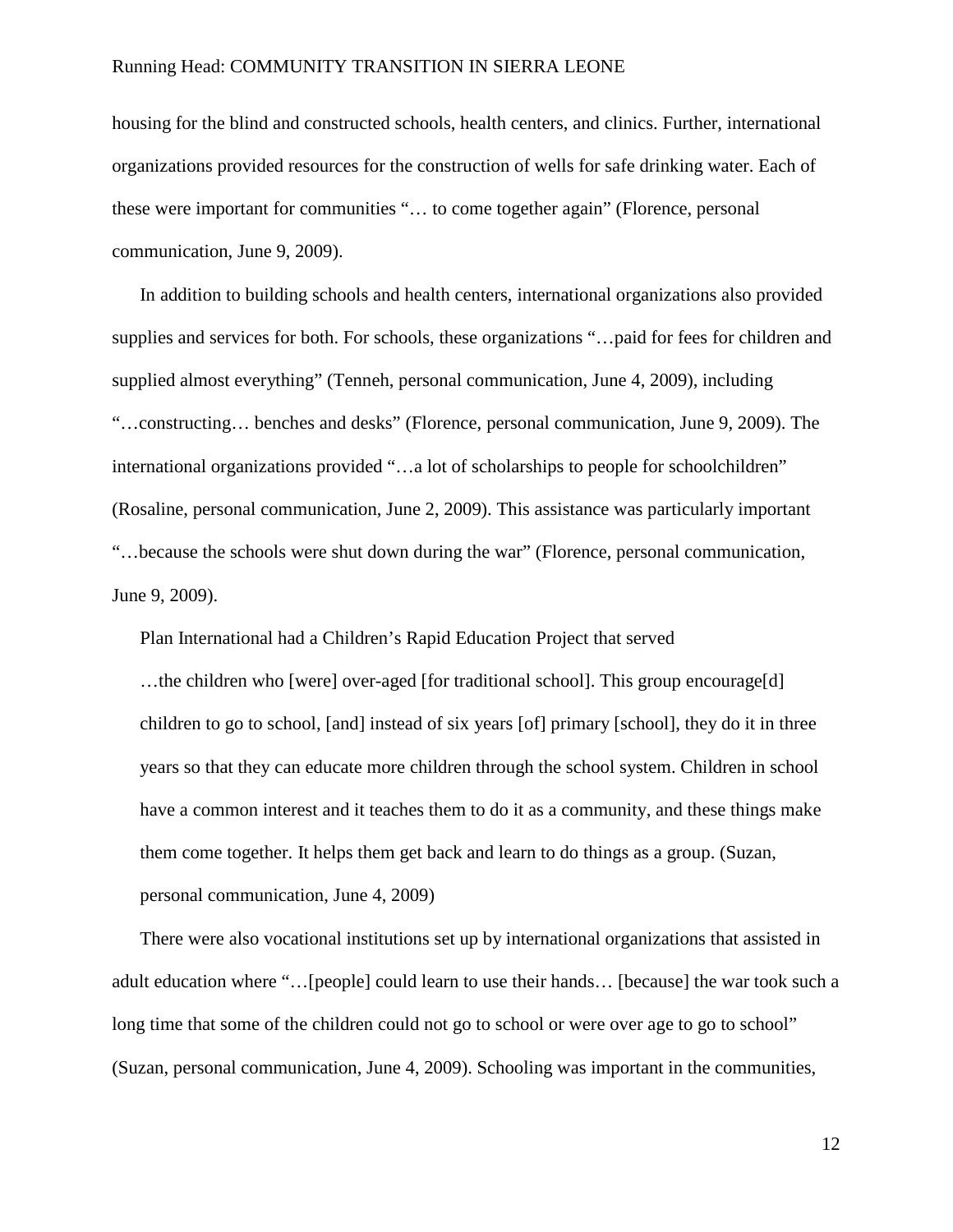because when "…schools were opened and training programs started… people came back to bring their children to school" (Tenneh, personal communication, June 4, 2009).

In addition to schools, participants stated that international organizations provided medicine and medical supplies, created health programs, and "…[taught] issues of health and hygiene in the schools--what to do to keep clean" (Florence, personal communication, June 4, 2009). In one community, Action Pharm "…opened a health care center in town, and admitted mothers and children there" (Tenneh, personal communication, June 4, 2009). They also "…gathered malnourished children from the bush and helped them become nourished" (Mark, personal communication, June 8, 2009). Participants also credited international organizations with building inner-country roads, and bringing clothing, blankets, utensils, building materials for small projects, and other necessary supplies to the communities.

*Community development projects.* Another way international organizations contributed was by funding community-driven development projects. Engaging with international organizations in these projects were important because "…the community [was] trying to find ways to develop itself, but they have no source for getting help" (Banura, personal communication, June 8, 2009). Therefore, the international organizations were helping to "…do things [the community] could not do by themselves" (Suzan, personal communication, June 4, 2009).

These development projects often included assistance with agricultural initiatives, where international organizations gave "…seeds so [that community members] could share with their neighbors" (Suzan, personal communication, June 4, 2009). "[International organizations] also help[ed] the communities to make seed banks. They help[ed] the people to save the seeds...at the end of the dry season they go and collect their seeds and plant" (Suzan, personal communication, June 4, 2009). Another project provided small business micro-loans "…usually [for] selling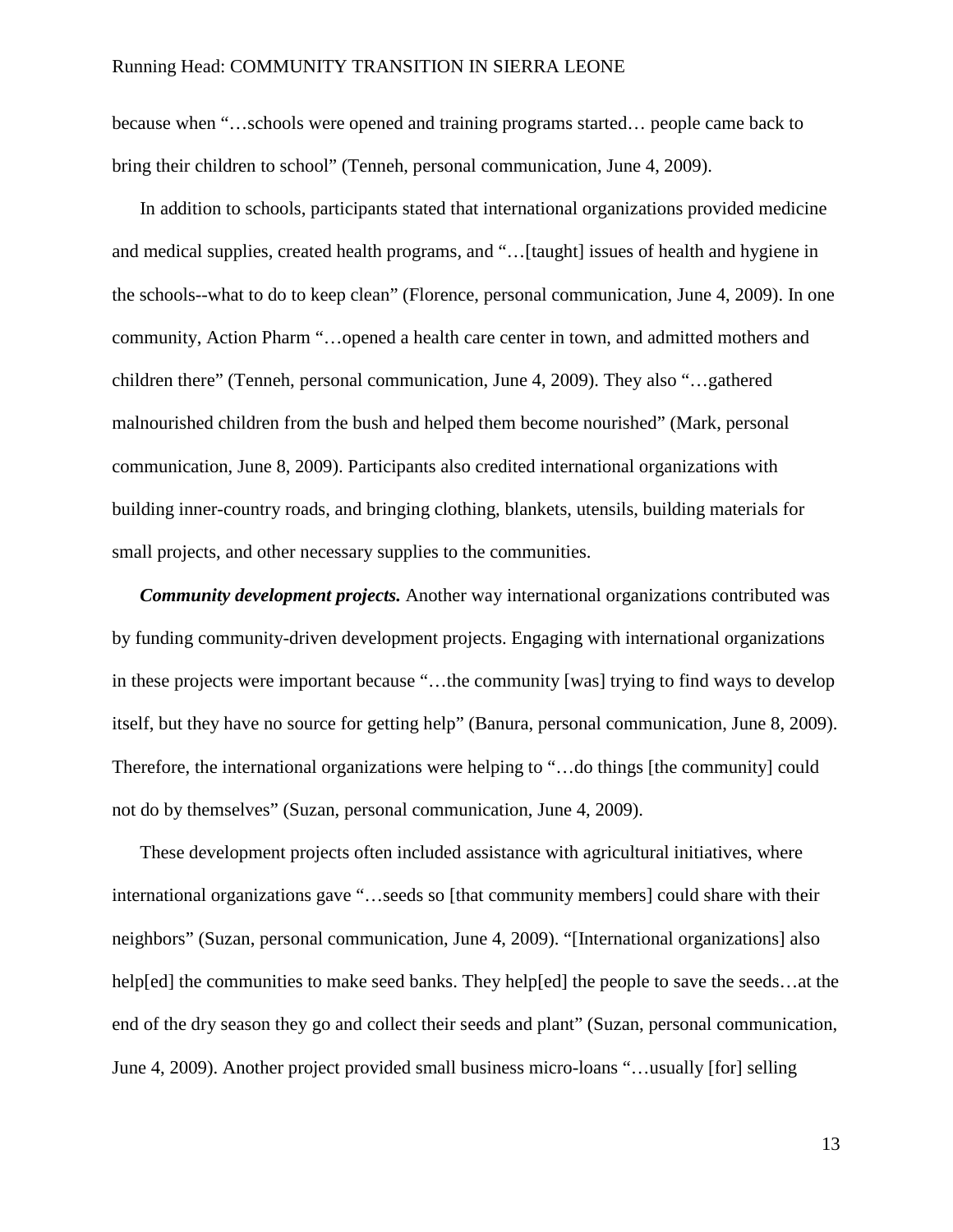articles in the market," which people "…had to pay back after one year" (Suzan, personal communication, June 4, 2009). Yet others saw these loans as "…good for any business [and] flexible. The [international organizations] support and guide you; and you gain for your family" (Tenneh, personal communication, June 4, 2009).

A large area of work, however, was funding the building of community-based structures. In some cases, "The chief call[ed] frequent meetings to make plans for the development of the [communities]. The chief talk[ed] with the national government and the international [organizations] (Tenneh, personal communication, June 4, 2009). In other cases, "[International organizations] call[ed] the chief and people together and [the] people give suggestions for development" (Zaria, personal communication, June 5, 2009).

Oftentimes, these development projects included the building of "…community huts where people could meet together… [When] communities could not have built their own huts, the [international organizations] supplied the things that the community could not get" (Suzan, personal communication, June 4, 2009), such as "…the local materials, like stones, [were] provided by the community, and the imported materials, like cement zinc, and nails [were] brought by the [international organizations]. They also [paid] the skilled laborers, but the communities provide[d] the unskilled labor" (Banura, personal communication, June 8, 2009). The international organizations "…[gave] money, and the local people implement[ed]" (Alie, personal communication, June 6, 2009).

In building, the local people are involved and the international [organizations] donates. It is done the way the local people want it done, but the international [organizations] monitors. If they could not have the international [organizations] the schools would not be built; the international [organizations] do not dictate; they talk to local people. They use local material,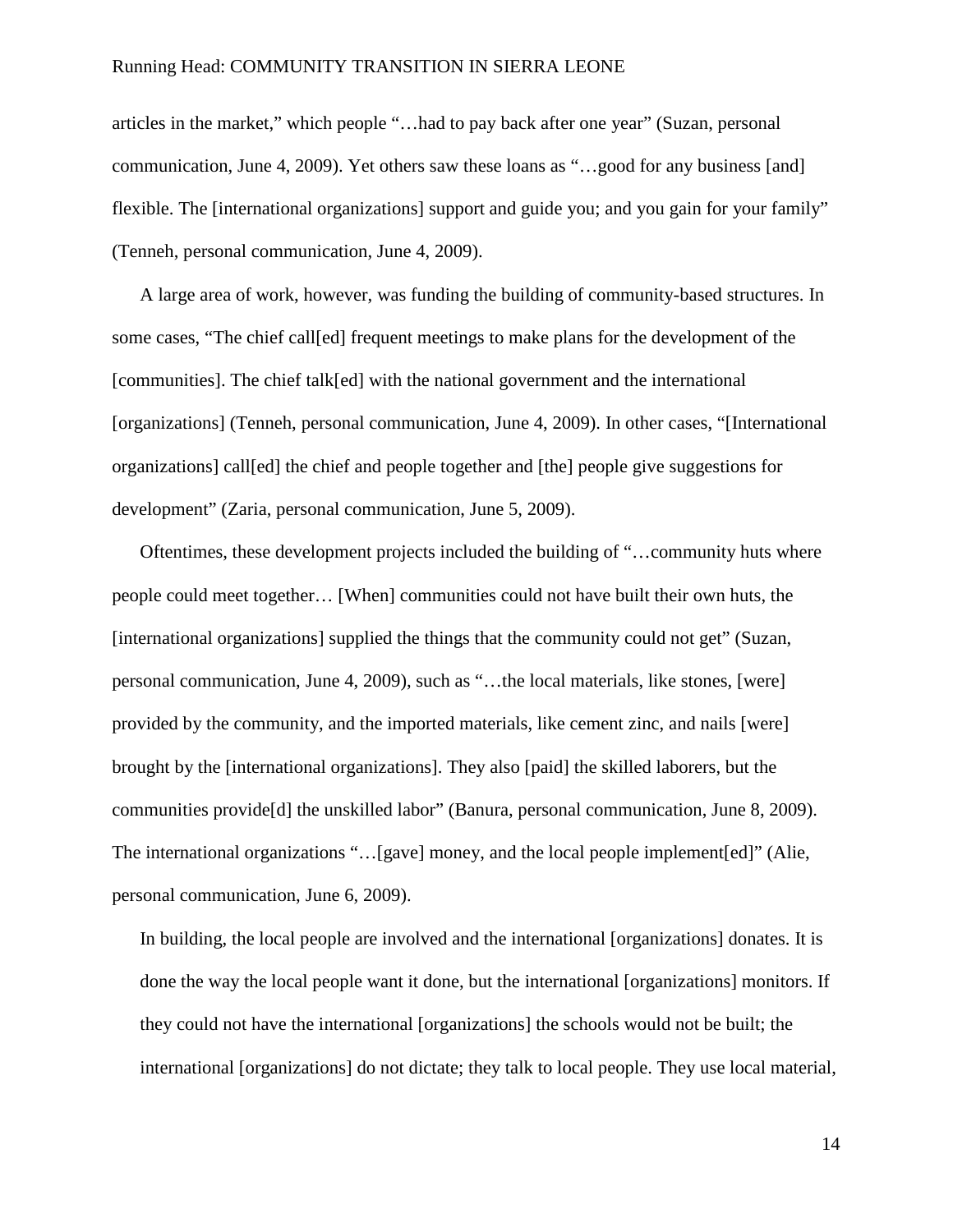unskilled labor, and the people show them the sites. Sometimes they have to negotiate but the local people are happy, if [they] don't have community center they will build [one] for you, but then the people wanted to be involved so they had ownership and put in their input. (Alie, personal communication, June 6, 2009)

*Challenges to infrastructure and community developmental projects*. Not everyone agreed that the local people were happy with these arrangements, however. According to a community educator, Banura (personal communication, June 8, 2009),

International organizations bring expatriates to do the jobs, [and] this is a burning issue. Most of these jobs could be done by Sierra Leoneans. They could employ the Sierra Leoneans as members of their staff to help; they could have more local people … [but] the [international organizations] come with expats and take the bulk of the work … the communities [just] provide the unskilled labor.

Therefore, it is important to note the disagreement in the level of local buy-in in these projects. While some felt the international organizations could work out differences between their work and the local people's ideas and beliefs, others felt as though local participation was stymied. The funding for the community-driven building was important, but there were questions around the relationships established in these efforts.

Another criticism of these development projects was around unfulfilled promises, often in terms of funding or resources. Community members discussed promises for resources that would not materialize, "[International organizations] say they want to help… but then get driven away to another area or country maybe. [The communities] want to develop, but are afraid to commit to something just for it to be taken away" (Ishmael, personal communication, May 29, 2009).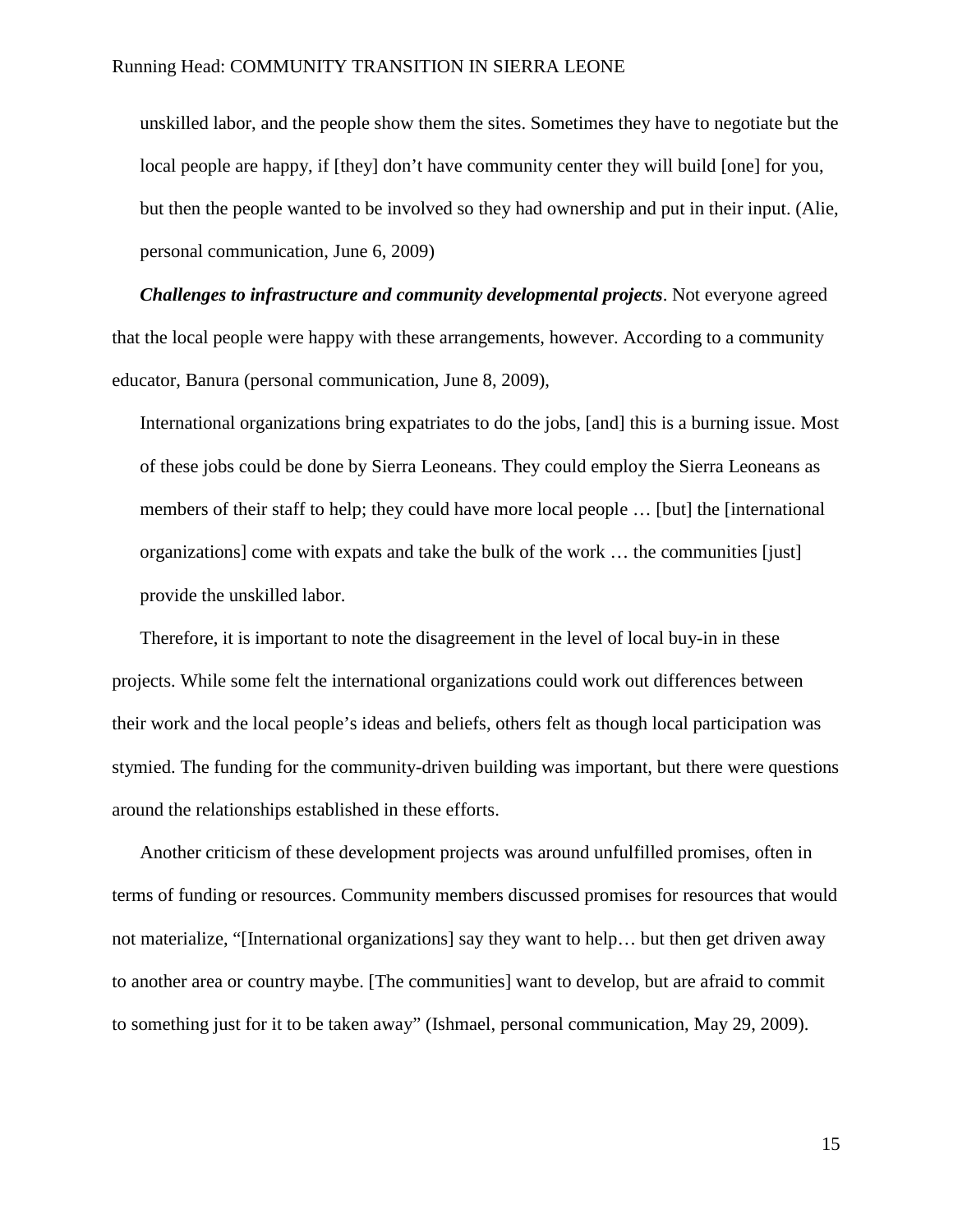Ishmael (personal communication, May 29, 2009) further articulated this fear by sharing a story about the Africa Mineral Group, a mineral exploration company,

This group wanted to create jobs in our area. So [the community] gave [them] a list of workers, but no mining of iron ore ever took place. [The organization] wanted to give the jobs so that people would not have to sit idle and do nothing, [but the community] does not know when the group is coming, it could be soon, or it could be far away.

Florence (personal communication, June 9, 2009) agreed, stating, "…programs come and go for a while, but then they just stop." This left community members feeling disappointed when the organizations pulled resources, limited local opportunities, and did not fulfill their promises.

Despite these important challenges, overall the international organizations' assistance with infrastructure and community-driven building efforts were important to development as they "…made [the community] work together and gave them ownership, [so] they would not destroy [the community buildings]" (Suzan, personal communication, June 4, 2009). The joint efforts between the local people and the international organizations was "... how the communities [got] involved and [took] part in the experience" (Banura, personal communication, June 8, 2009). The international organizations provided opportunities for development within the communities.

Overall, international organizations supported postconflict community development with aid, resources, supplies, construction, infrastructure, and community building. Participants felt that many of these efforts were essential for survival after the war. This work was not without challenges, however, including the trouble of relying so heavily on international organizations and being unsure of their commitment, both short- and long-term, to postconflict community development. Therefore, it is essential to understand the role on international organizations in postconflict community development in terms of both contributions and challenges.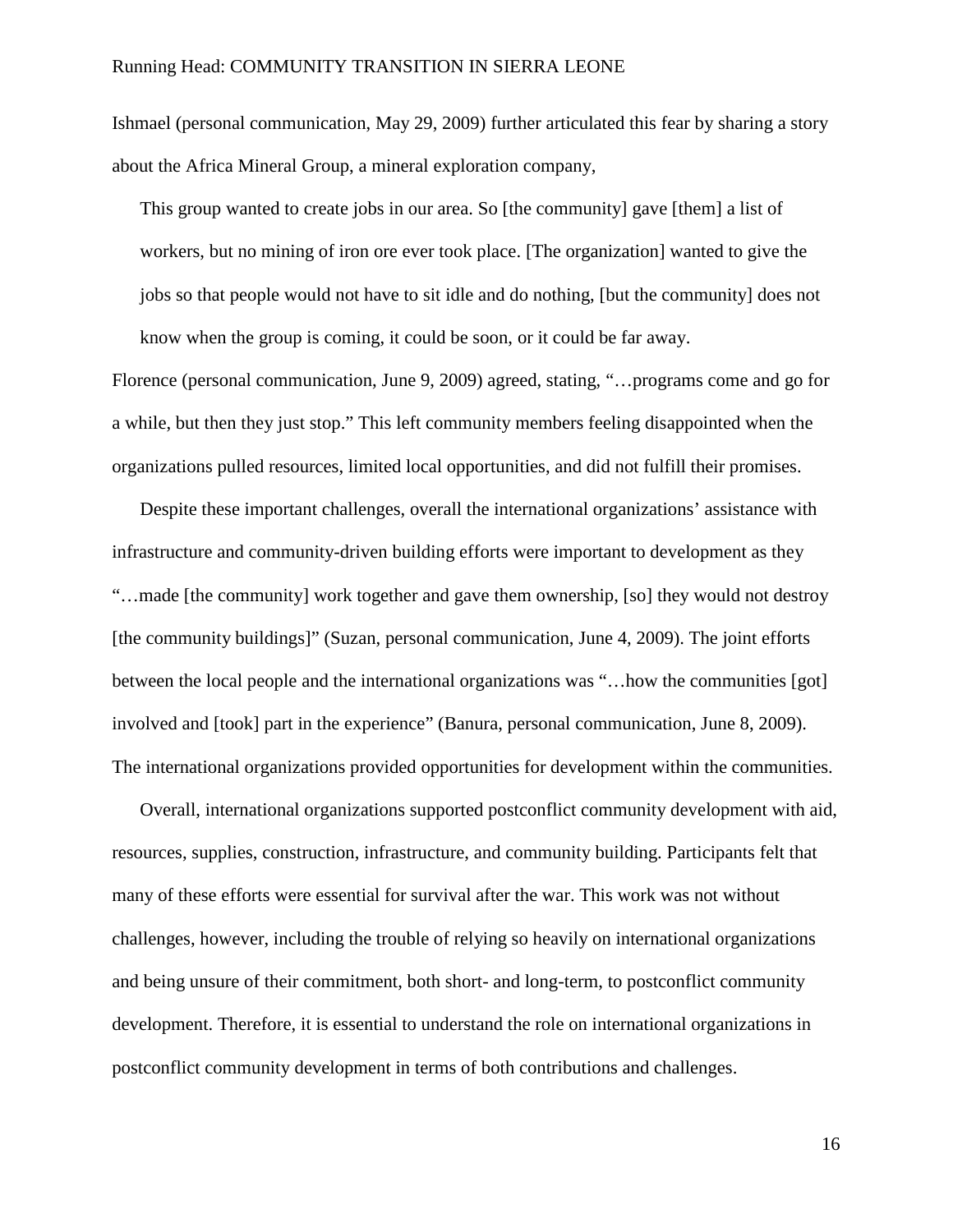Interestingly, the challenges raised by the community members were far less in the areas of securing the peace and relief efforts than in the development projects. This raises an important question in the perceived regard for the work of international organizations in the period of securing the peace and relief efforts as compared to the transition of these organizations into the work of aid and development. A further discussion of this question appears below.

#### **Discussion and conclusions**

The findings indicate a complex relationship between international organizations and local Sierra Leone community members. Initially, international organizations granted aid and assistance in securing the peace and relief efforts, including providing resources and community programming directly after the conflict. Overall, local community members praised these efforts and appreciated the support to begin the recovery process. The primary challenge raised to this aid and assistance work was around a focus on perpetrators over victims. This critique is not unique to the communities studied, as literature has also criticized DDR projects (USAID, n.d.).

After a period of aid and assistance focused on securing the peace and relief efforts, international organization efforts transitioned to contributing to infrastructure and communitydriven development as is common in postconflict contexts (Bah, 2013). While some community members did praise the efforts of international organizations in this area as well, there were notable challenges expressed by participants. Community members in particular criticized the methods by which these international organizations operated--some community members felt as though there should be more support and use of expertise of local community members, promises made should be fulfilled, and programs and presence should not contribute to ongoing troubles. Overall, these findings serve to augment some of the literature that has focused on the need for international organizations to build more local buy-in and be more inclusive in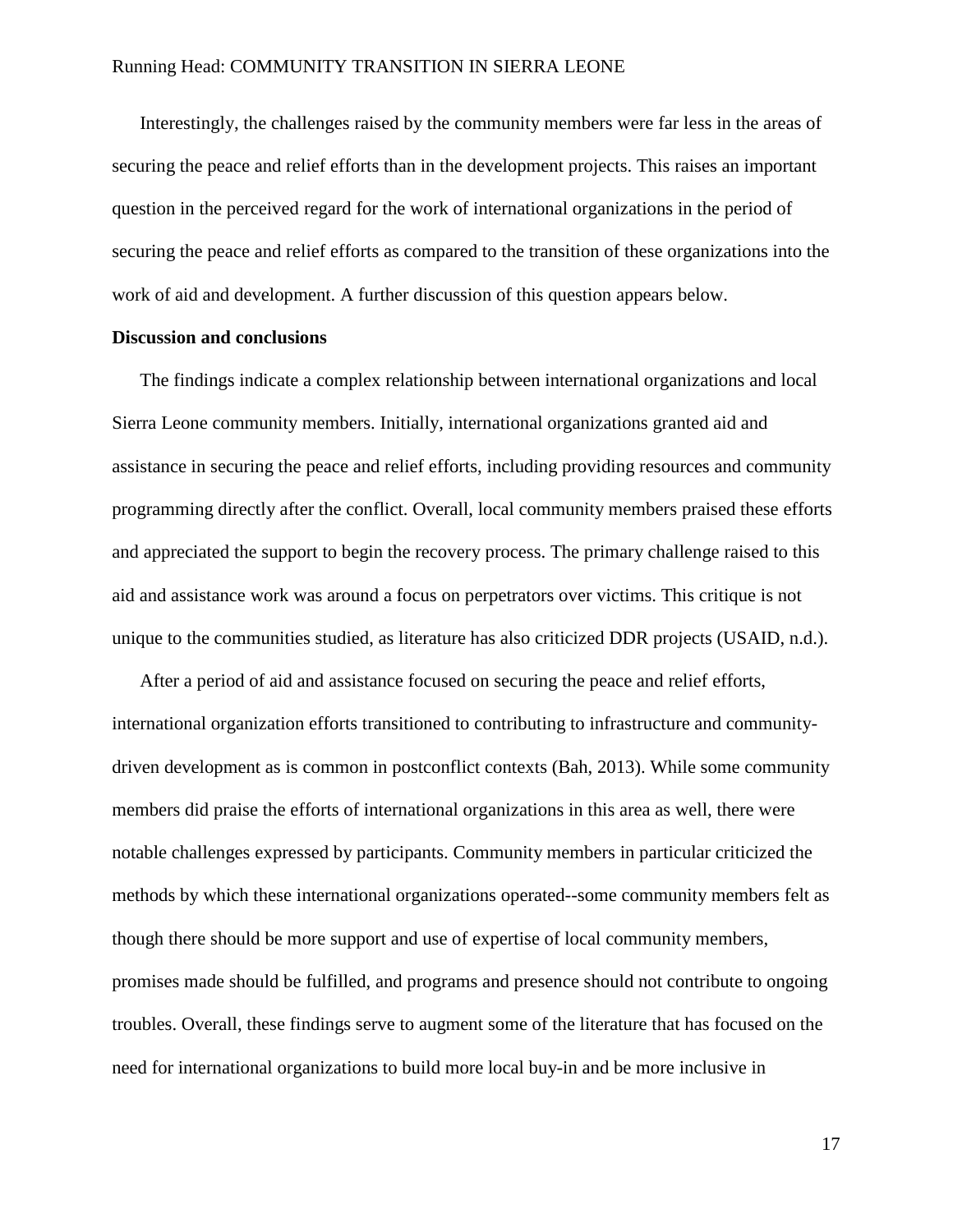programming (AFREX, 2007; Bah, 2013; Bolten, 2014; Chenge, 2002; Cubitt, 2012; Fanthorpe, 2003; Freeman, 2008; M'Cormack-Hale, 2010, 2013; Olonisakin, 2008; USAID & UNDP, 2002).

This study contributes to this understanding by revealing the space where community support may have shifted, as data analysis revealed that community members' regard of the work of international organizations lessened as these efforts transitioned from securing the peace and relief to resources for development. This shift is important for understanding the role and relationship of international organizations in postconflict aid and development. It is possible that community members perceived international organizations' securing the peace and relief efforts as more effective as these methods are, overall, fairly universal--rather than context-specific. In the immediate aftermath of a conflict, international organizations are often poised and ready to intervene (Mlambo, et. al., 2009) and provide opportunities for community members to come together to discuss peace and impact of peace on their community, and ways for the rebel and civilian groups to reconcile. While the efforts would occur at the local community level, across varying contexts and postconflict countries, this work might be similar (USAID & UNDP, 2000).

As communities become more peaceful and begin to build anew, however, needs change. This is when international organizational assistance transitions from relief efforts and securing the peace to aid for community development. These efforts, then, become much more context-, and even community-, specific. It is here that there is an increased criticism of these efforts. Accommodating diverse sets of needs may become more difficult for the international organizations, thus raising space for disconnection with local community members.

It is clear that this transition space is an important area in the relationship between international organizations and local communities that needs to be explored further for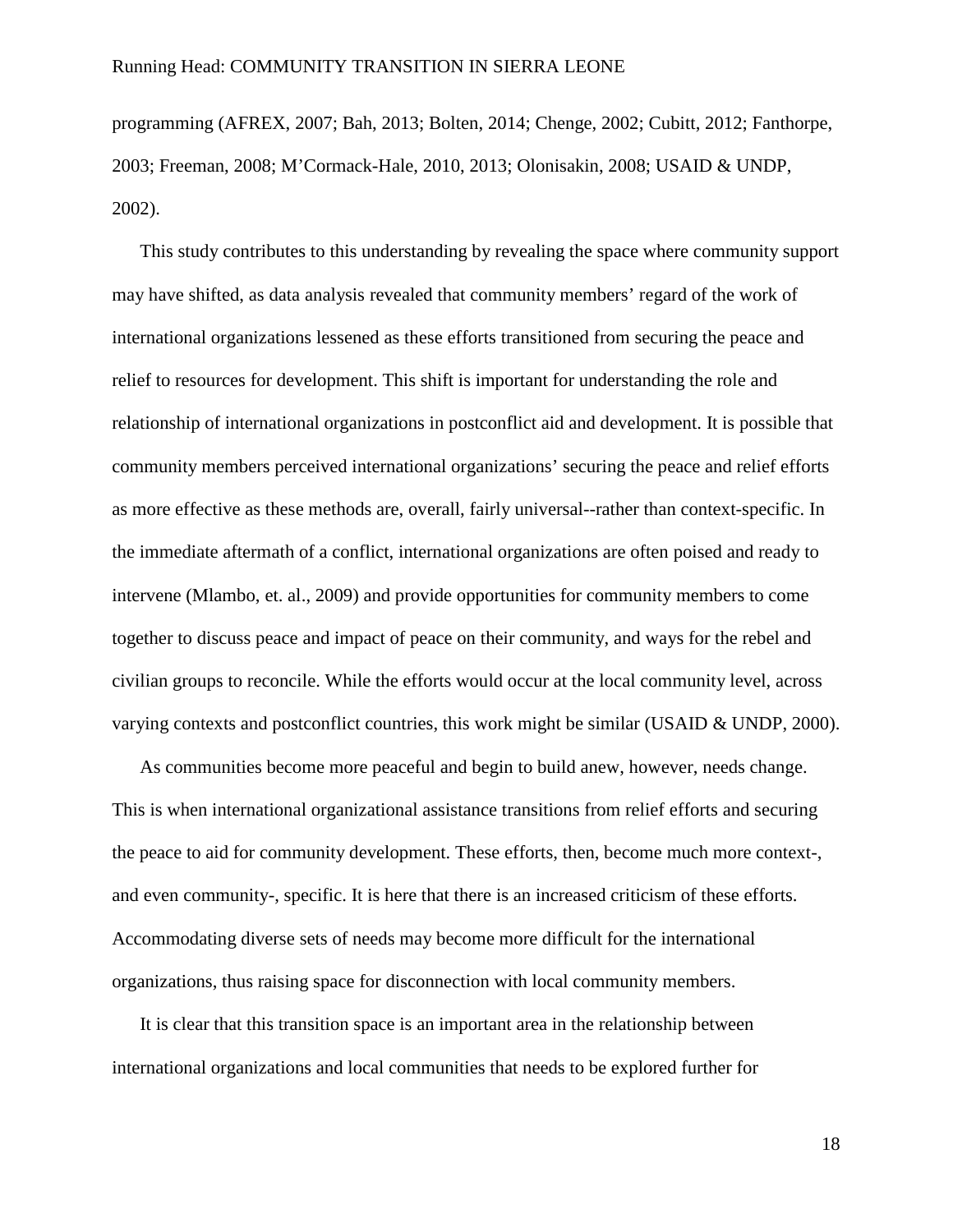development efforts to be more effective for both the communities and the international organizations. Although McIntyre Miller and Harter (2015) discussed the concept of liminality in terms of the Sierra Leonean chieftaincy, rather than community development, perhaps the concept is also applicable here: there is a liminal space provided as the relationship between international organizations and communities transitions from a period of relief to development. Critical to the success of development may be what can occur in the relationship between international organizations and local communities in this transitional, liminal space. Exploring this shift in space and effectiveness may further increase the understanding of how international organizations can better aid development of postconflict communities. The discussion below highlights implications of understanding and better addressing this transitional space for international organizations, postconflict communities, and communities from other contexts.

**Implications for international organizations.** For international organizations, the transitional space from relief efforts to community development is essential, as the work of the organization shifts from being broad-based in peace building techniques to that, which is context- and community-specific. It is in this space that a locally grounded relationship may be built to better ensure community buy-in and participation. Healthier communication between international organization staff and community leaders and members, including a thorough understanding of development promises, and a better appreciation of community desires and needs, could help foster this relationship. Hiring and maximizing local staff and labor with community-sensitive wages (Bolten, 2014) could also improve this relationship, as would providing rationale for the use of non-local labor and staff when necessary or appropriate.

It will also be imperative for international organizations to address their postconflict programming to ensure equality for all participants (Fanthorpe, 2003; USAID, n.d.). If there is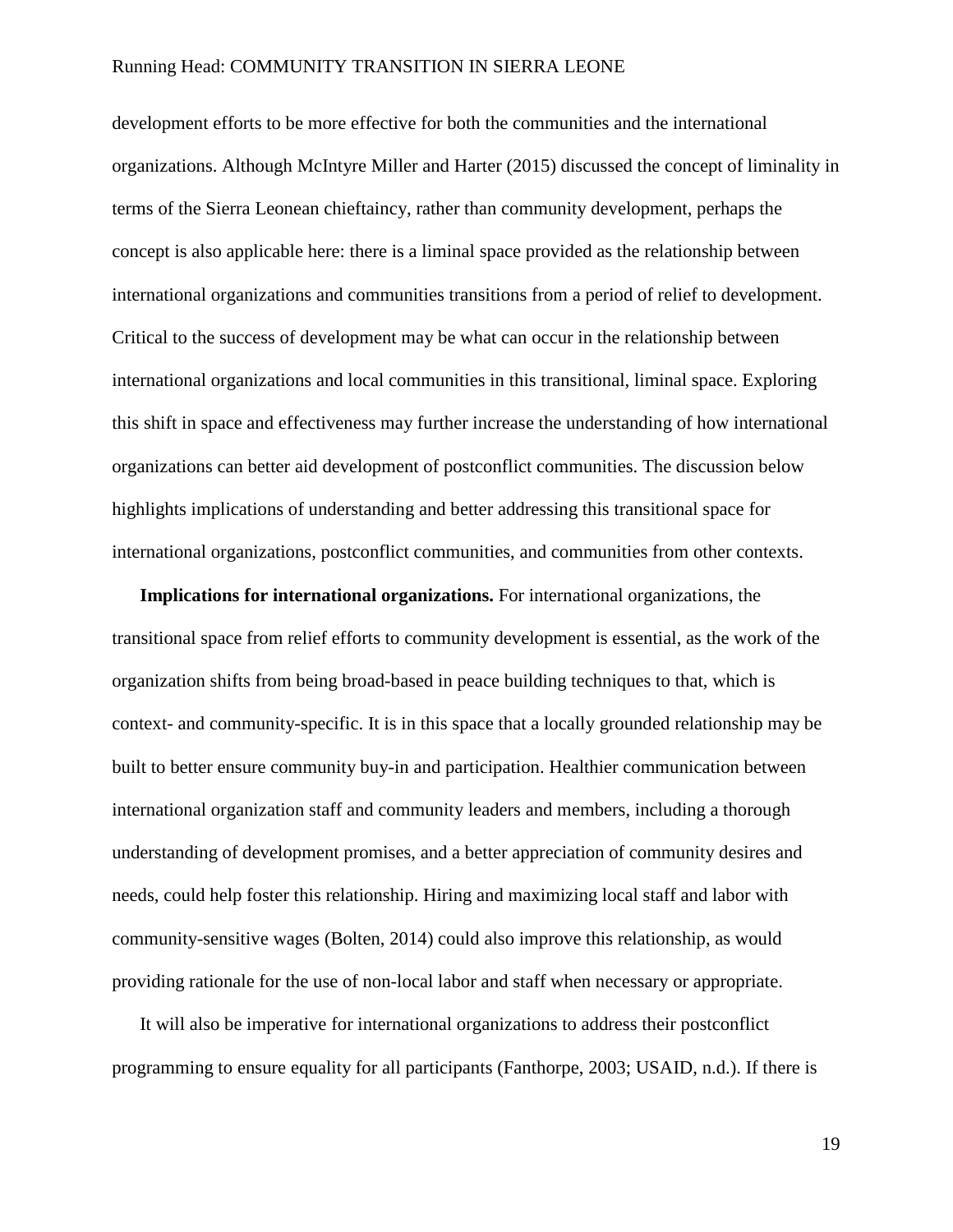inequities, efforts could be made to better serve the omitted population in the transition period between relief and development. In addition, prior to providing aid resources and programming, international organizations might consider more equitable programming.

Overall, international organizations provide a tremendous service to postconflict communities as they strive to build and recover from conflict. Focusing on the transitional space between relief and resources, rather than switching between efforts with limited attention to this liminal space, may serve to augment the relationship between these organizations and the communities to provide a positive, locally-driven development experience.

**Implications for postconflict communities.** Although postconflict, local communities are often at their weakest when assistance arrives from international organizations, these communities play a greater role as aid transitions from relief to development. The involvement of the community chiefs are essential for community buy-in and participation, even though there are challenges to the inclusion and responsiveness efforts of chiefs throughout the country (McIntyre Miller, 2013; M'Cormack-Hale, 2010; 2013). Despite these challenges, the chiefs may serve as a bridge between the international organizations and the community to help increase local participation and facilitate further local involvement in these projects, particularly as these projects shift from aid to development. Community members may connect with international organizations themselves as they begin the development phase to find their own ways to share concerns and express interest in being a part of the development efforts.

In many ways, a reciprocal relationship is essential for successful postconflict community development in Sierra Leone and in other similar contexts. Local communities rely on international organizations for aid and supplies immediately after a conflict and for development opportunities as they begin to recover. International organizations provide this aid, and serve to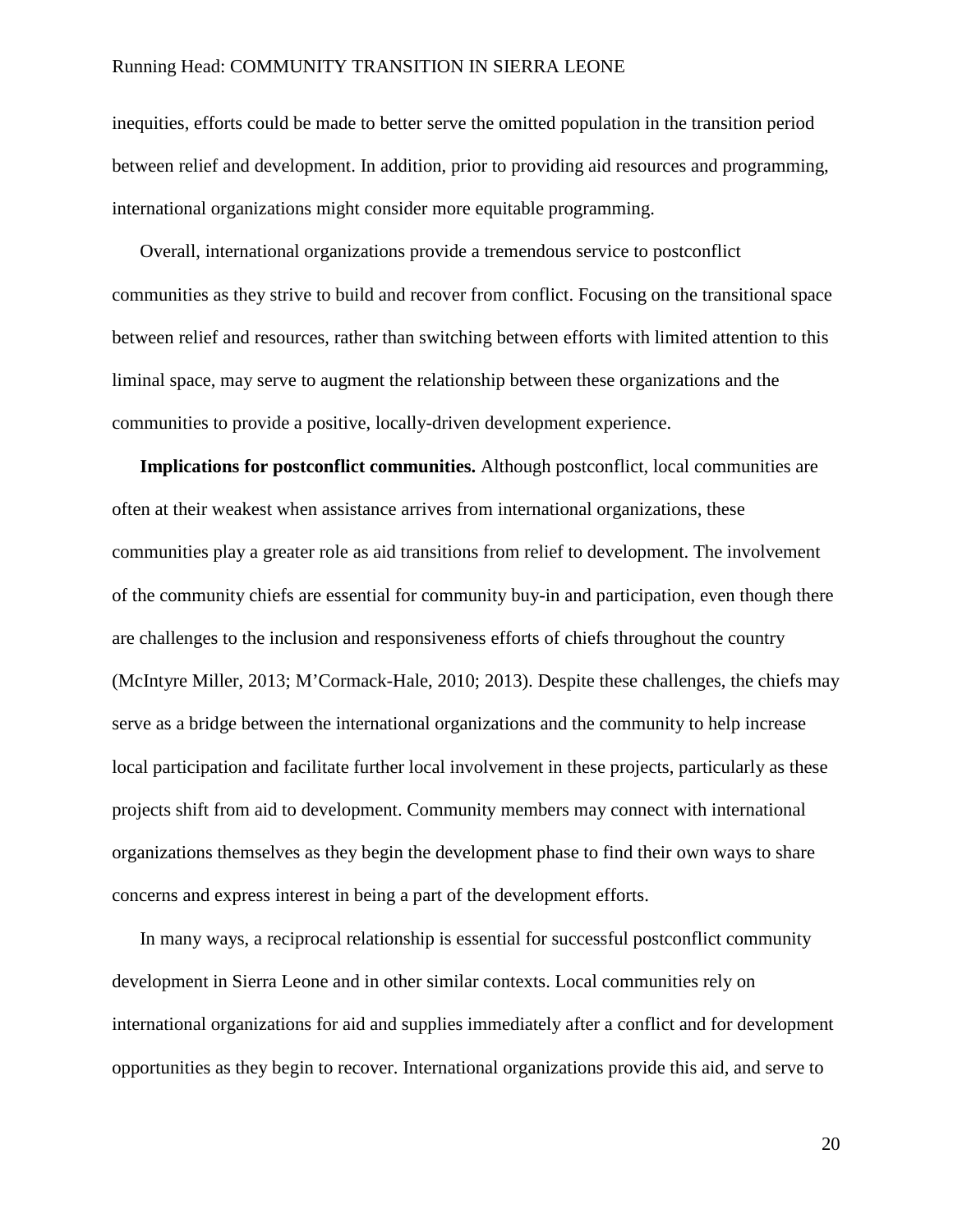help growth and development. Operating in varying cultures and contexts can prove challenging to international organizations as they transition toward development, and therefore, connecting deeply with local community members may help to ensure community needs are being met.

**Implications for other communities.** The ideas discussed herein can also be relevant to communities in a variety of contexts. Communities engaging in development work often interact with outside organizations or groups and some of the rifts that emerge in these relationships may be similar. This is particularly true when the external group operates goals and outcomes that are not community-specific. As these relationships evolve, it is important to find the space to engage community voices, particularly encouraging external organizations to listen to local leaders in conveying community goals and needs and filling these with local capacity. Finding an early and clear fit between the community and the external organization may enhance joint endeavors.

Overall, the lessons from this study demonstrate that the transitional space that occurs as international organizations shift from relief efforts to resources for community development is important to consider and to further research. After this space, the work becomes more contextspecific, and therefore a connection between outside organizations and local communities should be developed to facilitate the collective work of development. Augmenting community connection at this point may be an important way for organizations to better interact with community, and community needs, for positive, postconflict development that promotes sustainable peace.

#### **References**

Abraham, A. (2001). Dancing with the chameleon: Sierra Leone and the elusive quest for peace. *Journal of Contemporary African Studies, 19*, 205-228.

Alie, J. (1990). *A new history of Sierra Leone*. New York, NY: St. Martin's Press.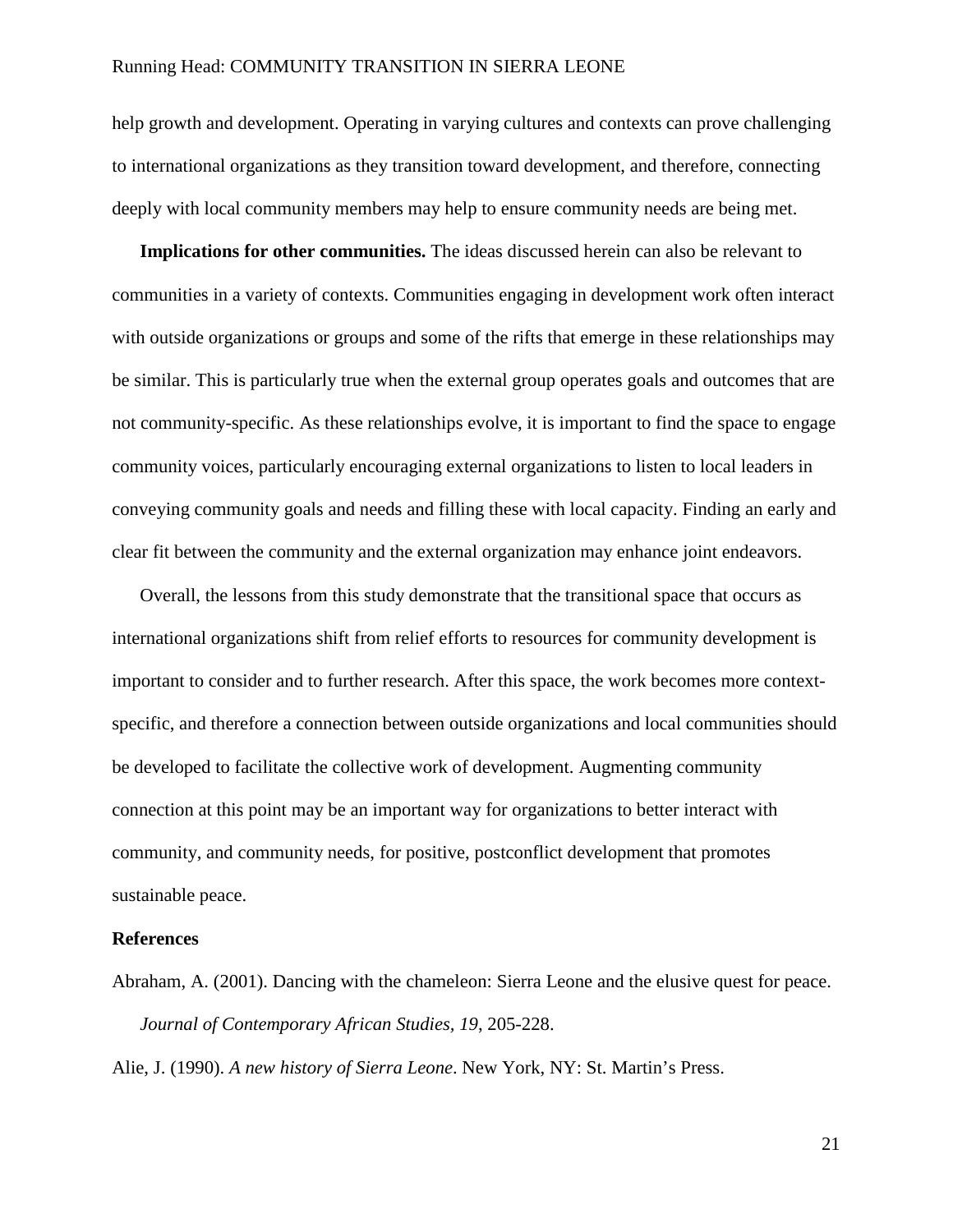- Bah, A. B. (2013). The contours of new humanitarianism: War and peacebuilding in Sierra Leone. *Africa Today, 60,* 3-26.
- Bah, A. S. (2012). Sierra Leone. In R. Caplan (Ed.) *Exit strategies and state building* (pp.100- 117). Oxford, UK: Oxford University Press.
- Baker, B., & May, R. (2006). A sustainable peace? Sierra Leone. In O. Furley & R. May (Eds.), *Ending Africa's wars: Progressing to peace* (pp. 221–237). Hampshire, England: Ashgate Publishing Limited.
- Binns, T., & Maconachie, R. (2005). 'Going home' in post-conflict Sierra Leone: Diamonds, agriculture and re-building rural livelihoods in the Eastern Province. *Geography*, *90*, 67-78.

Birks, M., & Mills, J. (2012). *Grounded theory: A practical guide.* London, UK: Sage.

- Bolten, C. (2014). Social networks, resources, and international NGOs in postwar Sierra Leone. *African Conflict and Peacebuilding Review, 4*, 33-59.
- Bryant, A., & Charmaz, K. (2007). *The Sage handbook of grounded theory.* London, UK: Sage.
- Burde, D. (2004). Weak state, strong community? Promoting community participation in postconflict countries. *Current Issues in Comparative Education, 6*(2), 73-87. Retrieved https://files.eric.ed.gov/fulltext/EJ853840.pdf
- Carver, R. (1997). *Sierra Leone: From cease-fire to lasting peace? United Nations High Commission for Refugees.* Retrieved from https://www.refworld.org/docid/3ae6a6b624.html

Charmaz, K. (2005). *Grounded theory: Methods for the 21st century*. Thousand Oaks, CA: Sage.

- Chenge, M. (2002). Sierra Leone: The state that came back from the dead. *The Washington Quarterly*, *25*, 147-160.
- Cubitt, C. (2012). *Local and global dynamics of peacebuilding: Post-conflict reconstruction in Sierra Leone.* Oxon, UK: Routledge.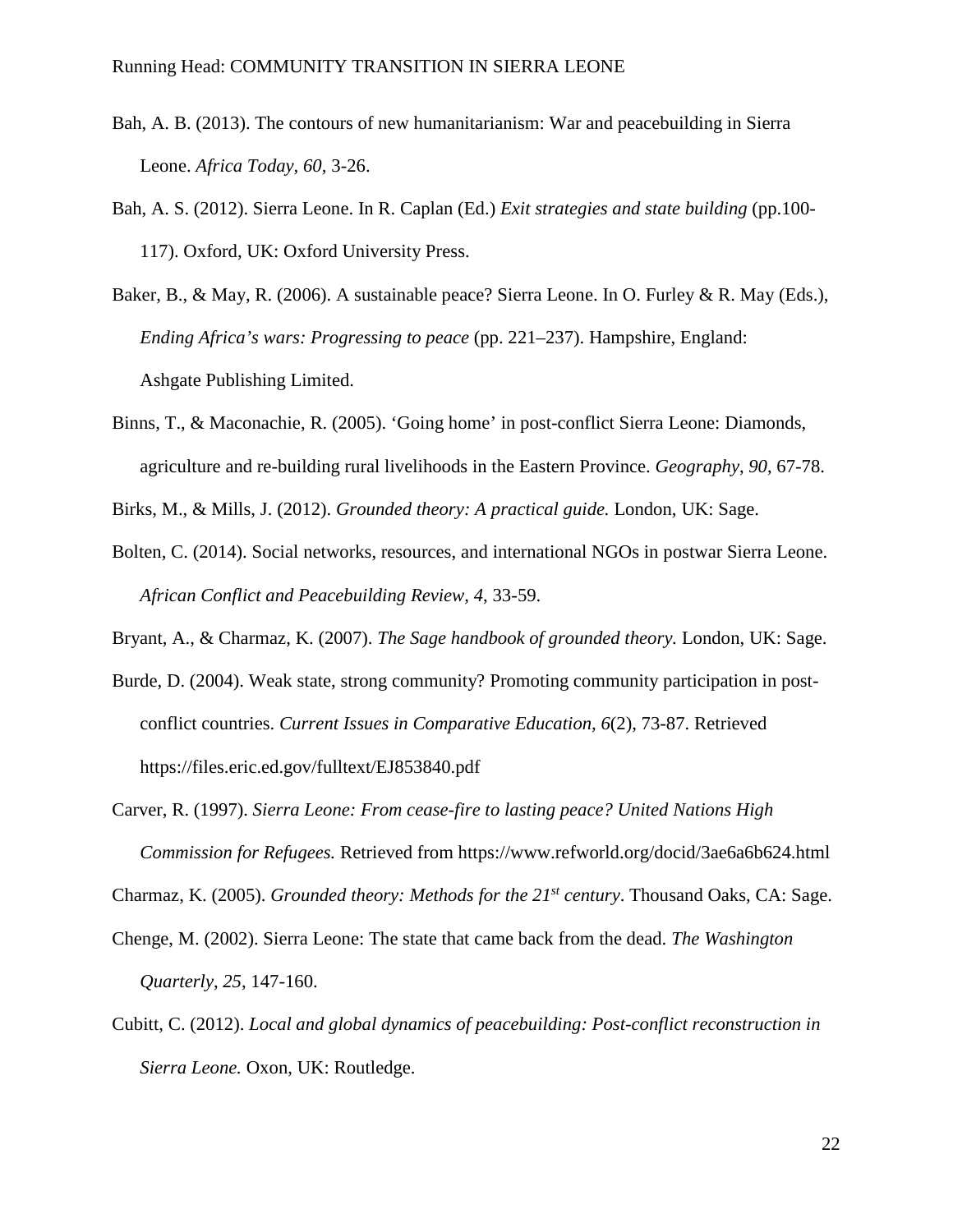- Curran, D. & Woodhouse, T. (2007). Cosmopolitan peacekeeping and peacebuilding in Sierra Leone: What can Africa contribute? *International Affairs, 83,* 1055-1070.
- Fanthorpe, R. (2003). Humanitarian aid in post-war Sierra Leone: The politics of moral economy. In S. Collinson (Ed.), *Power, livelihoods and conflict: Case studies in political economy analysis for humanitarian action* (pp. 53-66). London, UK: Overseas Development Institute.
- Fanthorpe, R. (2004). *Post-war reconstruction in rural Sierra Leone: What political structures may prove viable?* Sussex, UK: UK Department for International Development.
- Fanthorpe, R. (2005). On the limits of liberal peace: Chiefs and democratic decentralization in post-war Sierra Leone. *African Affairs*, *105*(418), 27-49.
- Freeman, C. (2008, March). *The failures of post-conflict reconstruction in Sierra Leone and the threat to peace.* Retrieved from the Beyond Intractability website: https://www.beyondintractability.org/casestudy/freeman-failures
- Glentworth, G. (2002). *Post-conflict reconstruction: Key issues in governance. A preliminary discussion paper.* Retrieved from the United Kingdom Department for International Development website: http://www.gsdrc.org/docs/open/SS13.pdf

Glesne, C. (2006). *Becoming a qualitative researcher.* Boston, MA: Pearson Education.

- Hanlon, J. (2005). Is the international community helping to recreate the pre-conditions for war in Sierra Leone? *The Round Table: The Commonwealth Journal of International Affairs 94*(381), 459-472.
- Hutchful, E. (2012). Security sector governance and peacebuilding. In D. Curtis & G.A. Dzinesa (Eds.), *Peacebuilding, power, and politics in Africa* (pp. 63-86). Athens, OH: Ohio University Press.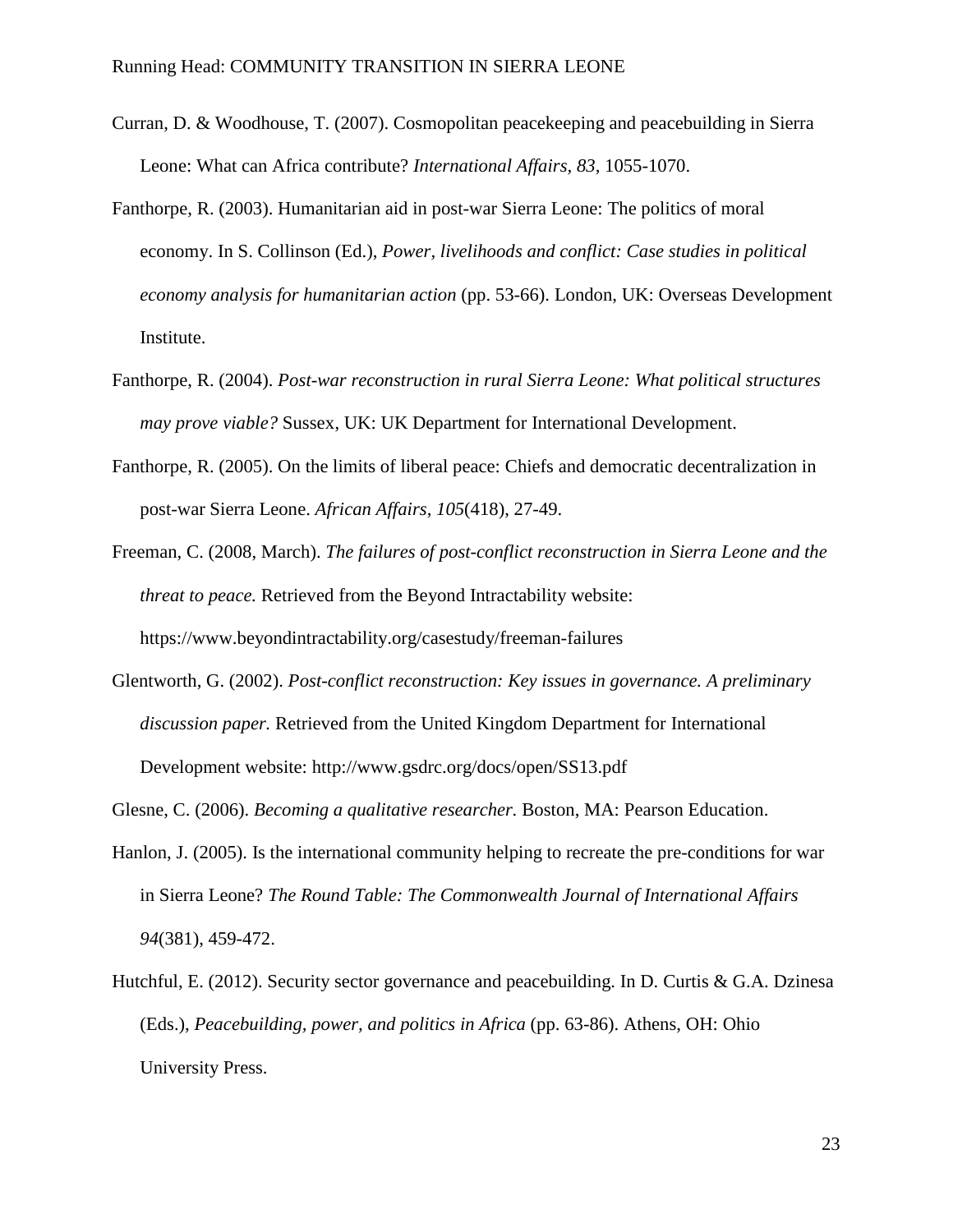- Jackson, M. G. (2005). A necessary collaboration: NGOs, peacekeepers and credible military force – the case of Sierra Leone and East Timor. In O.P. Richmond & H.F. Carey (Eds.), *Subcontracting peace: The challenges of NGO peacebuilding (pp. 109-118). Burlington, VT:* Ashgate Publishing.
- Kaplan, J. (2013). 'Reading' British armed humanitarian intervention in Sierra Leone 2000-2. In B. Everill & J. Kaplan (Eds.), *The history and practice of humanitarian intervention and aid in Africa* (pp. 93-119). Hampshire, UK: Palgrave McMillan.
- Karns, M. P., Mingst, K. A., & Stiles, K. W. (2015). *International organizations: The politics and processes of global governance.* Boulder, CO: Lynne Rienner Publishers.

Keen, D. (2005). *Conflict and collusion in Sierra Leone*. New York, NY: Palgrave.

Keen, D. (2008). *Complex emergencies.* Cambridge, UK: Polity Press.

- Khadiagala, G. M. (2012). The role of the African Union, New Partnership for Africa's Development, and African Development Bank in postconflict reconstruction and peacebuilding. In D. Curtis & G.A. Dzinesa (Eds.), *Peacebuilding, power, and politics in Africa* (pp. 107-120). Athens, OH: Ohio University Press.
- King, D. (2005). Parallel routes to recovery: Community priorities and NGO policy in the post civil war reconstruction of Sierra Leone. *International Journal of Emergency Management*, *2*, 149-153.
- Leff, J. (2008). The nexus between social capital and reintegration of ex-combatants: A case for Sierra Leone, *African Journal on Conflict Resolution, 8*, 9-38. Retrieved <https://www.ajol.info/index.php/ajcr/article/viewFile/39419/29626>

Manning, R. (2009). Exploitation of poor communities in Sierra Leone: False promises in reconstruction and development. *Justice and Development: Working Paper Series 1*(3), 4907.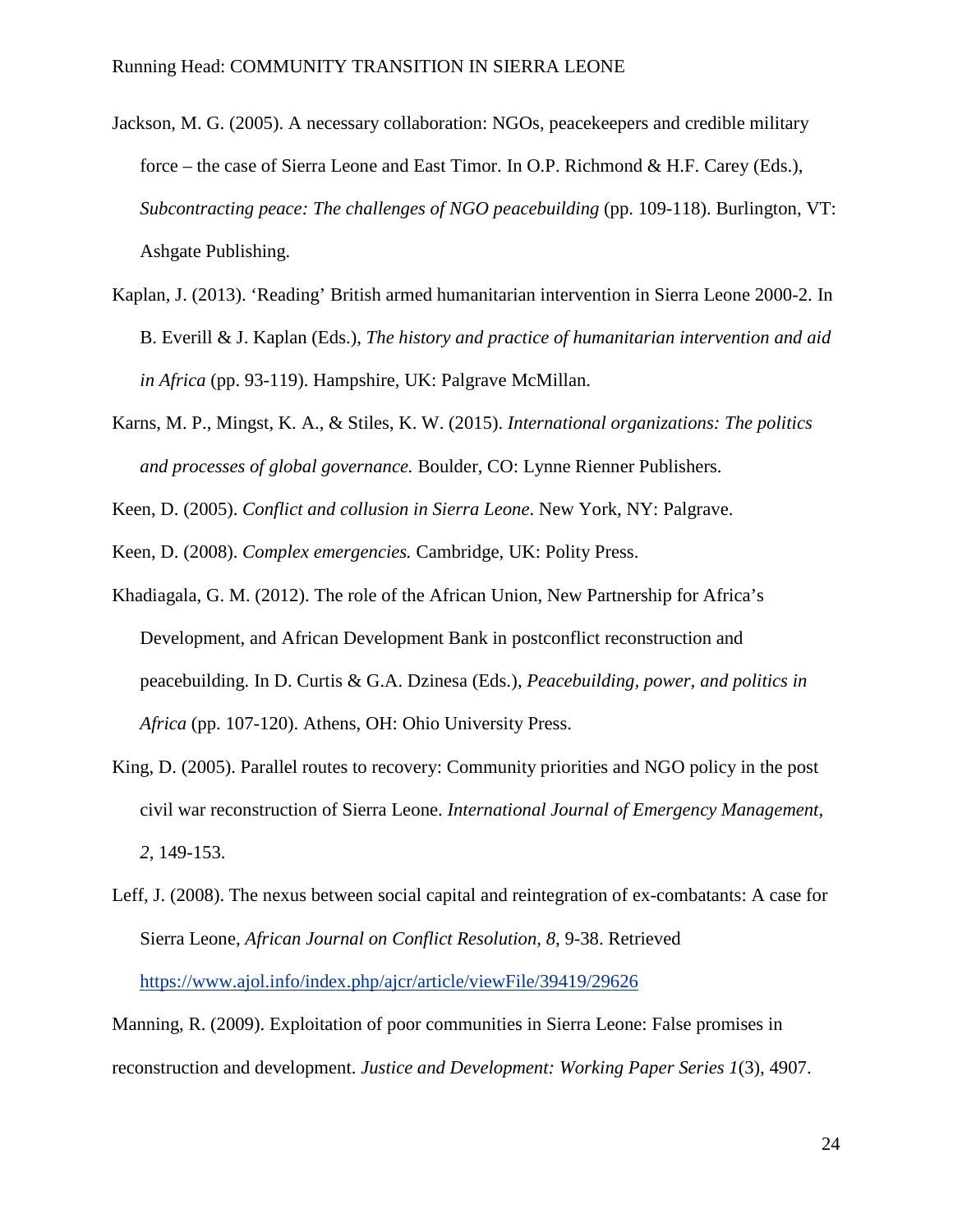- Masin-Peters, J. (2003). *Conflict diamonds*. Retrieved from http://pawss.hampshire.edu/topics/ conflictdiamonds/index.html
- M'Cormack-Hale, F. A. O. (2013). Partners or adversaries? NGOs and the state in postwar Sierra Leone. In C. R. Veney, & D. W. Simpson. *African democracy and development: Challenges for post-conflict African nations* (pp. 137-154). Lanham, MD: Lexington.
- M'Cormack-Hale, F. A. O. (2010). The role of NGOs in the democratization process in postwar Sierra Leone. In M. Mustapha, & J. Bangura (Eds.) *Sierra Leone beyond the Lomé Peace Accord* (pp. 97-116). New York, NY: Palgrave MacMillan.
- McIntyre Miller, W. (2010). Postconflict community development in Sierra Leone: Western, cultural, and national influences (Unpublished doctoral dissertation). University of San Diego, San Diego, CA.
- McIntyre Miller, W. (2012). Moving forward in Sierra Leone: Community-based factors for postconflict development. *Community Development: Journal of the Community Development Society, 43*, 550-565.
- McIntyre Miller, W. (2013). Chieftaincy-based community dispute resolution: The case of Sierra Leone. *Conflict Resolution Quarterly, 30*, 295-308.
- McIntyre Miller, W., & Harter, N. (2015). Liminality and community leadership: Transitioning leadership in postconflict in Sierra Leone. *International Leadership Journal, 7*(1), 3-22. Retrieved from http://www.tesc.edu/documents/ILJ\_Winter\_2015.pdf
- Mlambo, M., Kamara, A., & Nyende, M. (2009). Financing post-conflict recovery in Africa: The role of international development assistance. *Journal of African Economies, 18*, i53-i76.
- Olaleye, W. & Backer, D. (2005). Promoting NGOs as agents of social stabilization: Trauma management and crime prevention initiatives in the Southern Africa region. In O. P.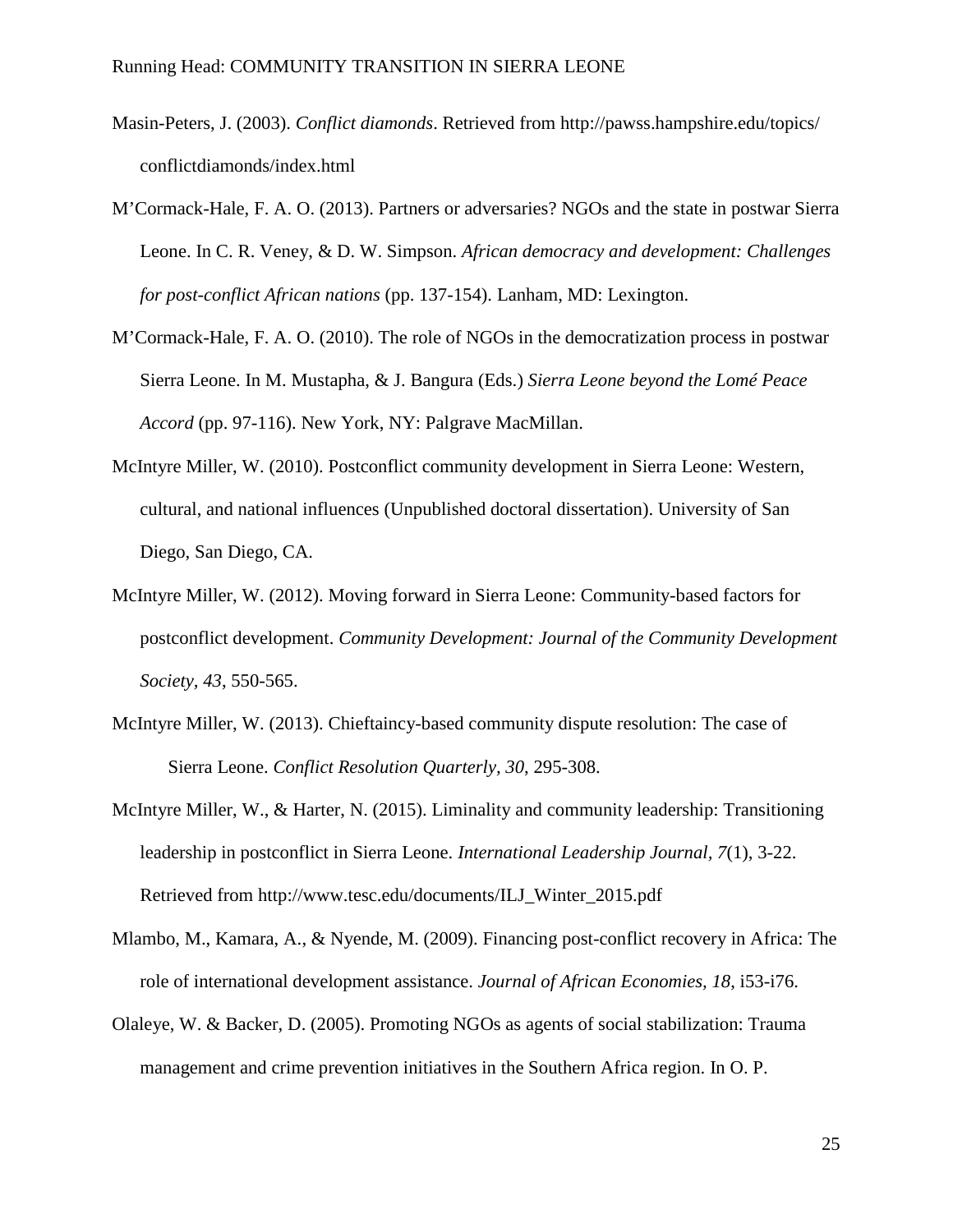Richmond & H. F. Carey (Eds.) *Subcontracting peace: The challenges of NGO peacebuilding* (pp. 143-154). Burlington, VT: Ashgate Publishing.

Olonisakin, 'F. (2008). *Peacekeeping in Sierra Leone: The story of UNAMSIL*. Boulder, CO: Lynne Rienner Publications.

Patton, M. (2002). *Qualitative research and evaluation methods.* Thousand Oaks, CA: Sage.

- Pham, J. P. (2006). *The Sierra Leone tragedy: History and global dimensions*. New York, NY: Nova Science Publishers, Inc.
- Rogers, J. (2006, January 18). *Challenges to post-war economic reconstruction: A case study of Sierra Leone.* Speech given at the "War Don Don" 4<sup>th</sup> Anniversary, Freetown, Sierra Leone.
- Sriram, C.L. (2011). (Re)building the rule of law in Sierra Leone: Beyond the formal sector? In C.L. Sriram, O. Martin-Ortega, & J. Herman (Eds.) *Peacebuilding and rule of law in Africa: Just peace?* (pp. 127-141). Oxon, UK: Routledge.
- UNDP (2018). *Aid coordination and poverty reduction*. Retrieved from <http://www.sl.undp.org/> content/sierraleone/en/home/operations/projects/poverty\_reduction/aid-coordination-andpoverty-reduction.html
- UNDP. (2006, February). *Post-conflict reconstruction of communities and socio-economic development*. Paper presented at the Tokyo International Conference on African Development Conference on Consolidation of Peace, Addis Abada, Ethiopia.
- USAID. (n.d). *Community-focused reintegration*. Retrieved from http://pdf.usaid.gov/pdf\_docs/PNADF305.pdf
- USAID & UNDP. (2000). *Community-based reintegration and rehabilitation in post-conflict settings*. Washington, DC: Meridian International Center.